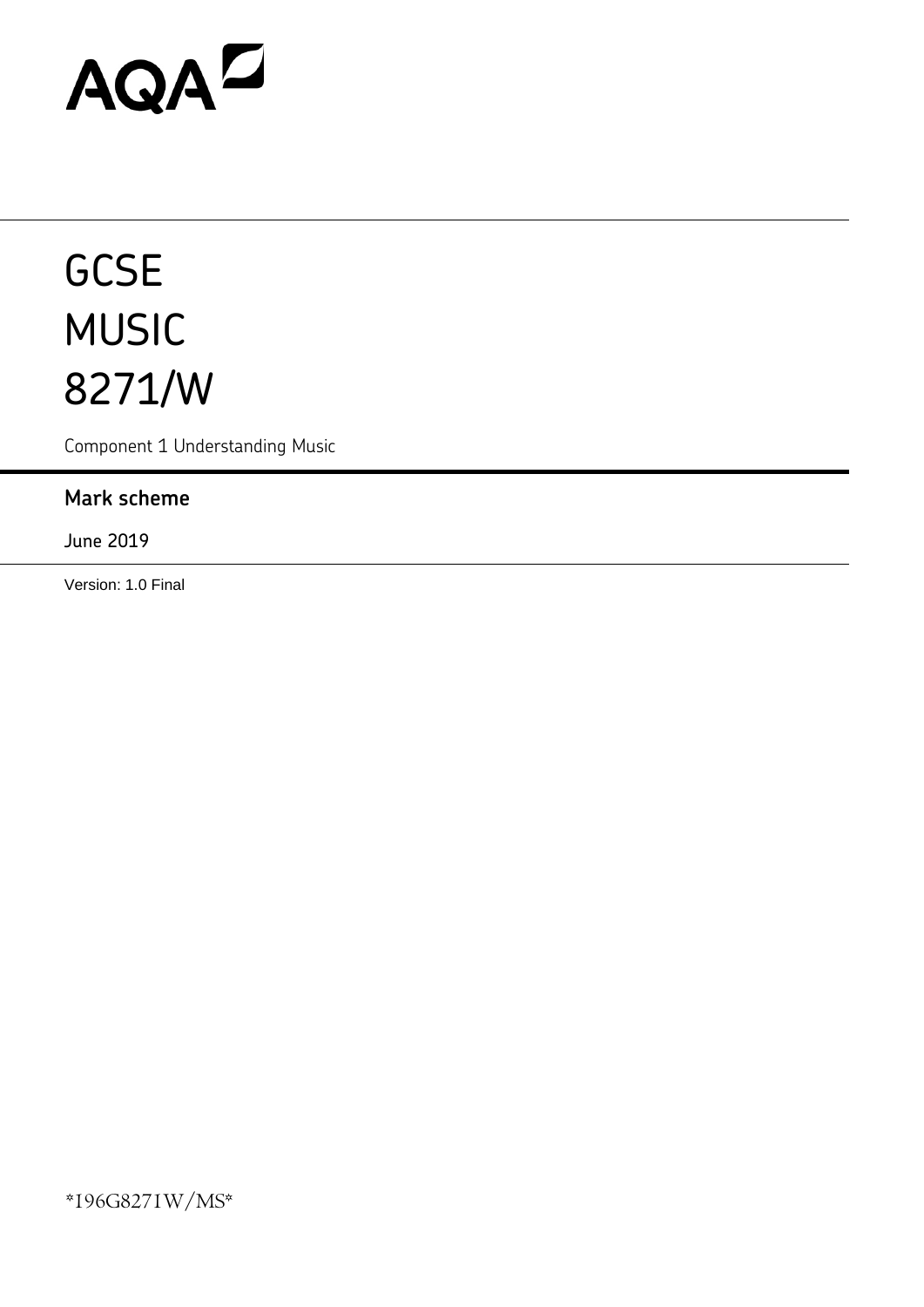Mark schemes are prepared by the Lead Assessment Writer and considered, together with the relevant questions, by a panel of subject teachers. This mark scheme includes any amendments made at the standardisation events which all associates participate in and is the scheme which was used by them in this examination. The standardisation process ensures that the mark scheme covers the students' responses to questions and that every associate understands and applies it in the same correct way. At preparation for standardisation each associate analyses a number of students' scripts. Alternative answers not already covered by the mark scheme are discussed and legislated for. If, after the standardisation process, associates encounter unusual answers which have not been raised they are required to refer these to the Lead Assessment Writer.

It must be stressed that a mark scheme is a working document, in many cases further developed and expanded on the basis of students' reactions to a particular paper. Assumptions about future mark schemes on the basis of one year's document should be avoided; whilst the guiding principles of assessment remain constant, details will change, depending on the content of a particular examination paper.

Further copies of this mark scheme are available from aqa.org.uk

#### **Copyright information**

For confidentiality purposes acknowledgements of third-party material are published in a separate booklet which is available for free download fro[m www.aqa.org.uk](http://www.aqa.org.uk/) after the live examination series.

Copyright © 2019 AQA and its licensors. All rights reserved.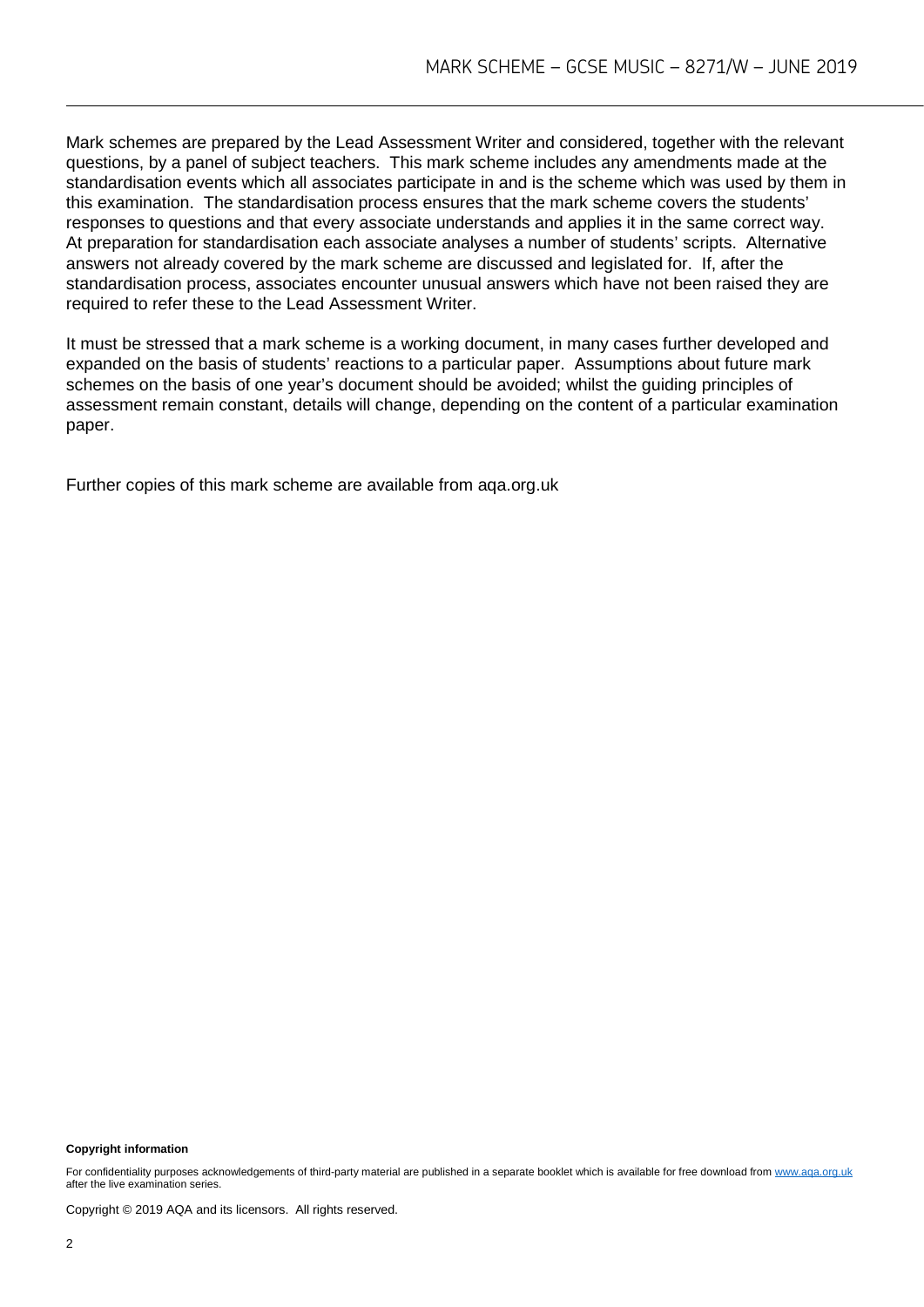#### **Level of response marking instructions**

Level of response mark schemes are broken down into levels, each of which has a descriptor. The descriptor for the level shows the average performance for the level. There are marks in each level.

Before you apply the mark scheme to a student's answer read through the answer and annotate it (as instructed) to show the qualities that are being looked for. You can then apply the mark scheme.

#### **Step 1 Determine a level**

Start at the lowest level of the mark scheme and use it as a ladder to see whether the answer meets the descriptor for that level. The descriptor for the level indicates the different qualities that might be seen in the student's answer for that level. If it meets the lowest level then go to the next one and decide if it meets this level, and so on, until you have a match between the level descriptor and the answer. With practice and familiarity you will find that for better answers you will be able to quickly skip through the lower levels of the mark scheme.

When assigning a level you should look at the overall quality of the answer and not look to pick holes in small and specific parts of the answer where the student has not performed quite as well as the rest. If the answer covers different aspects of different levels of the mark scheme you should use a best fit approach for defining the level and then use the variability of the response to help decide the mark within the level, i.e. if the response is predominantly level 3 with a small amount of level 4 material it would be placed in level 3 but be awarded a mark near the top of the level because of the level 4 content.

#### **Step 2 Determine a mark**

Once you have assigned a level you need to decide on the mark. The descriptors on how to allocate marks can help with this. The exemplar materials used during standardisation will help. There will be an answer in the standardising materials which will correspond with each level of the mark scheme. This answer will have been awarded a mark by the Lead Examiner. You can compare the student's answer with the example to determine if it is the same standard, better or worse than the example. You can then use this to allocate a mark for the answer based on the Lead Examiner's mark on the example.

You may well need to read back through the answer as you apply the mark scheme to clarify points and assure yourself that the level and the mark are appropriate.

Indicative content in the mark scheme is provided as a guide for examiners. It is not intended to be exhaustive and you must credit other valid points. Students do not have to cover all of the points mentioned in the Indicative content to reach the highest level of the mark scheme.

An answer which contains nothing of relevance to the question must be awarded no marks.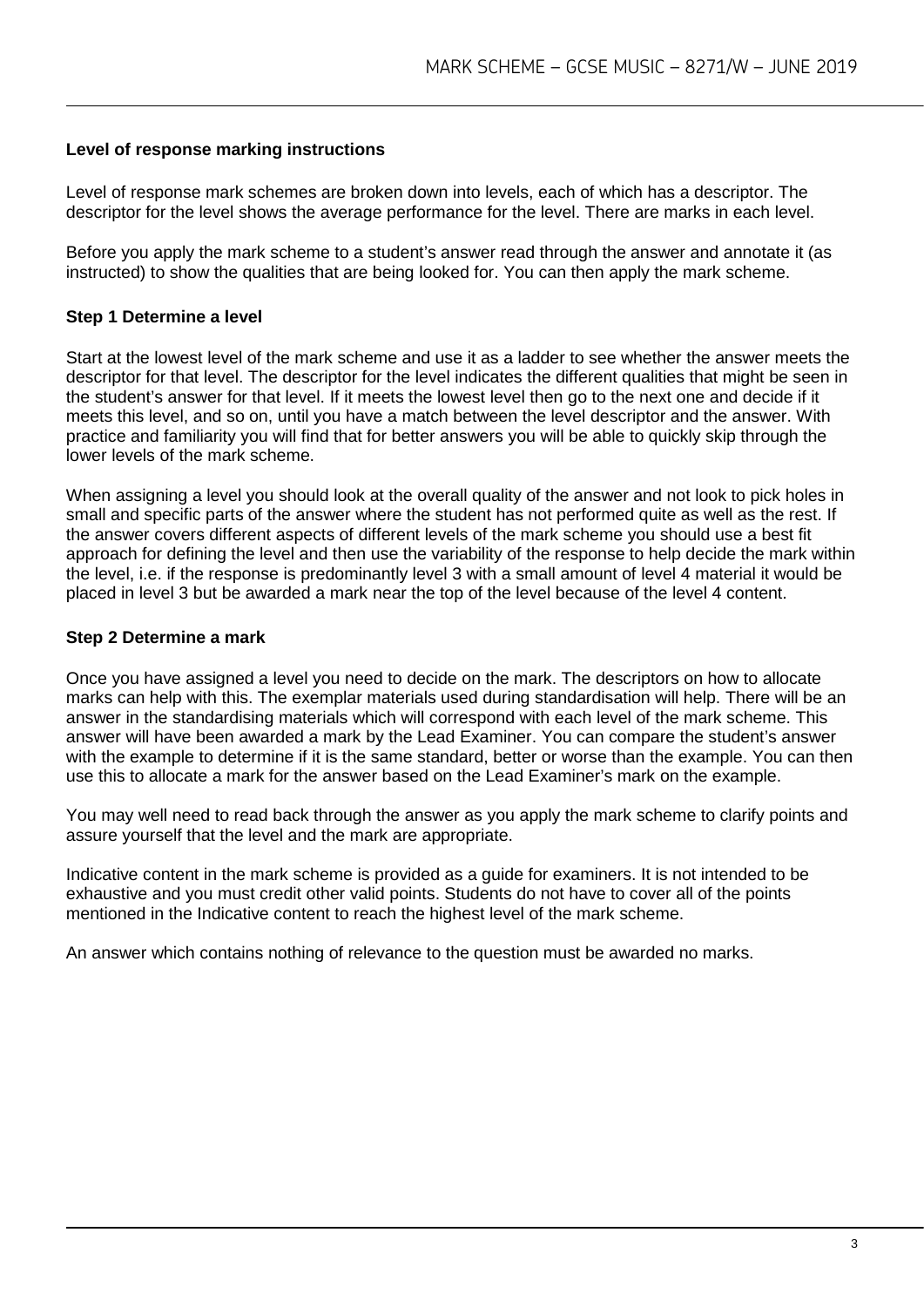#### **Section A: Listening 60 minutes 68 marks**

#### **Question 1 Area of study 1: Western classical tradition 1650–1910**

Total for this question: **[9 marks]**

Excerpt A

Fauré: *Requiem*

*Libera Me*

BBC MM77

Track 7

1'54" - 2'44" incl. fade

| Question | <b>Marking guidance</b>                                                   | <b>Total</b><br>marks |
|----------|---------------------------------------------------------------------------|-----------------------|
| 01.1     | Name the family of instruments heard at the beginning of this<br>excerpt. |                       |
|          | brass                                                                     |                       |
| 01.2     | Give a suitable dynamic marking for the beginning of this excerpt.        |                       |
|          | loud / very loud / $f$ / $f$                                              |                       |
| 01.3     | Which type of choir is singing in this excerpt?                           |                       |
|          | mixed voice choir                                                         |                       |
| 01.4     | Describe the texture of the vocal parts in this excerpt.                  |                       |
|          | homophonic / harmonic / chordal                                           |                       |

Excerpt B

Chopin: Prelude Op. 28 No. 15, *Raindrop*

Chopin: *Piano Classics*

CC C 003

Track 6

0'00" - 0'54" incl. fade

|      | Question   Marking guidance                     | <b>Total</b><br>marks |
|------|-------------------------------------------------|-----------------------|
| 01.5 | Name the harmonic device heard in this excerpt. |                       |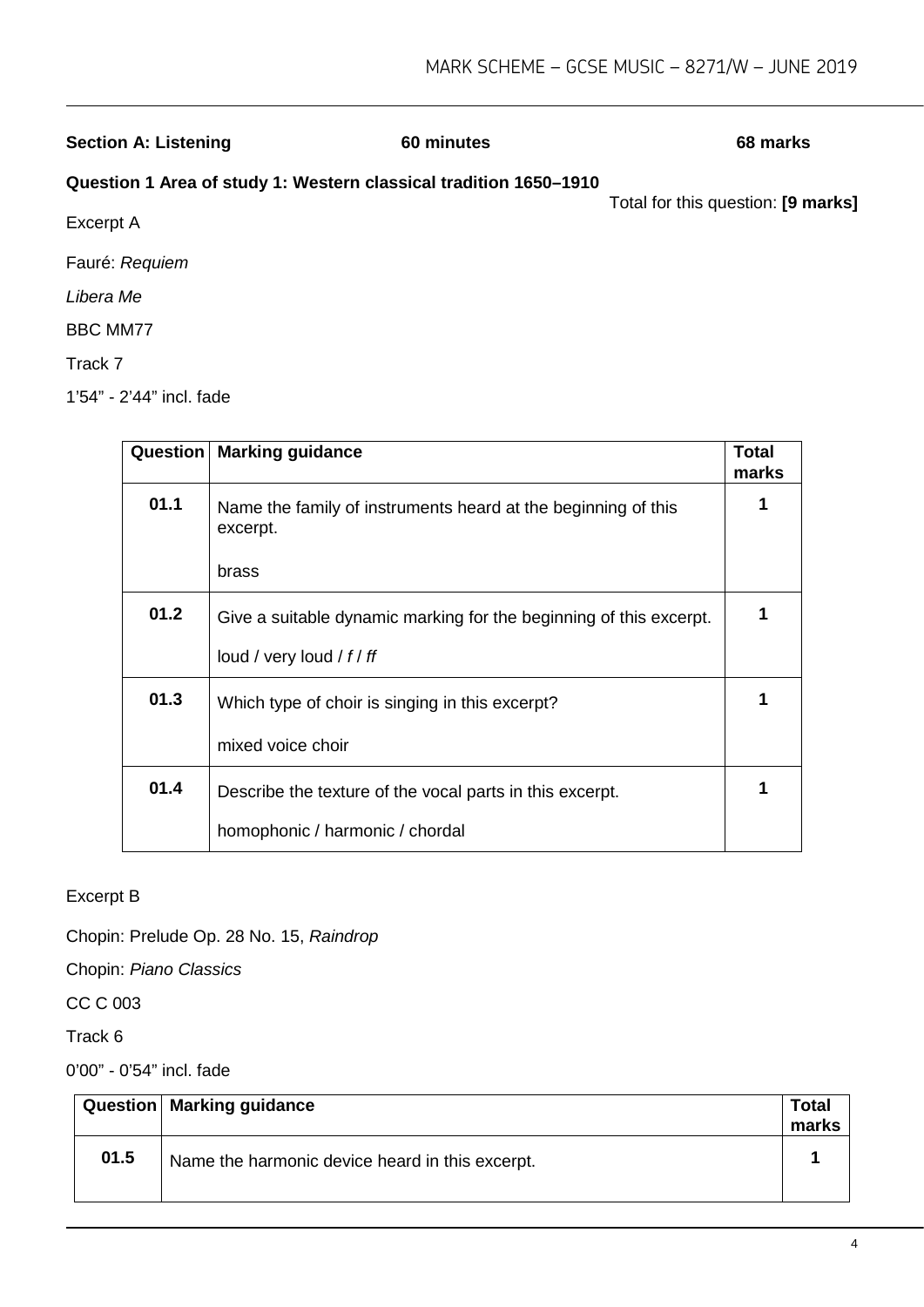|      | (dominant / bass / inner) pedal (no other qualification of pedal acceptable) (not<br>"drone")                                                                                                                                          |   |
|------|----------------------------------------------------------------------------------------------------------------------------------------------------------------------------------------------------------------------------------------|---|
| 01.6 | What is the tonality at the beginning of this excerpt?                                                                                                                                                                                 | 1 |
|      | Major (no qualification except D flat)                                                                                                                                                                                                 |   |
| 01.7 | Identify three features of melody, rhythm and / or use of the instrument used<br>in this excerpt typical of the piano music of Chopin and Schumann.                                                                                    |   |
|      | Any three of                                                                                                                                                                                                                           | 3 |
|      | <b>Melody</b>                                                                                                                                                                                                                          |   |
|      | ornamentation / decoration<br>use of chromaticism                                                                                                                                                                                      |   |
|      | balanced / periodic / 2 bar phrasing                                                                                                                                                                                                   |   |
|      | conjunct<br>triadic/ arpeggiated                                                                                                                                                                                                       |   |
|      | <b>Rhythm</b>                                                                                                                                                                                                                          |   |
|      | dotted rhythms                                                                                                                                                                                                                         |   |
|      | ostinato rhythm<br>rubato                                                                                                                                                                                                              |   |
|      | <b>Instrumentation</b>                                                                                                                                                                                                                 |   |
|      | use of sustaining / expression pedal<br>exploiting / using piano's ability to bring out a melodic line<br>exploiting / using piano's ability to shade dynamics subtly                                                                  |   |
|      | Any other valid point under any of these headings<br>Ensure there is no repetition of points across different elements<br>Ensure that responses refer only to the 3 given elements<br>Give credit for accurate notation where relevant |   |
|      |                                                                                                                                                                                                                                        |   |

#### **Question 2: Area of study 2 Popular music**

Excerpt A Coldplay: *A Rush of Blood to the Head*

*Clocks*

7243 5 40504 2 8

Track 5

0'00" - 0'54" incl. fade

| Question   Marking guidance | Total |
|-----------------------------|-------|
|                             | marks |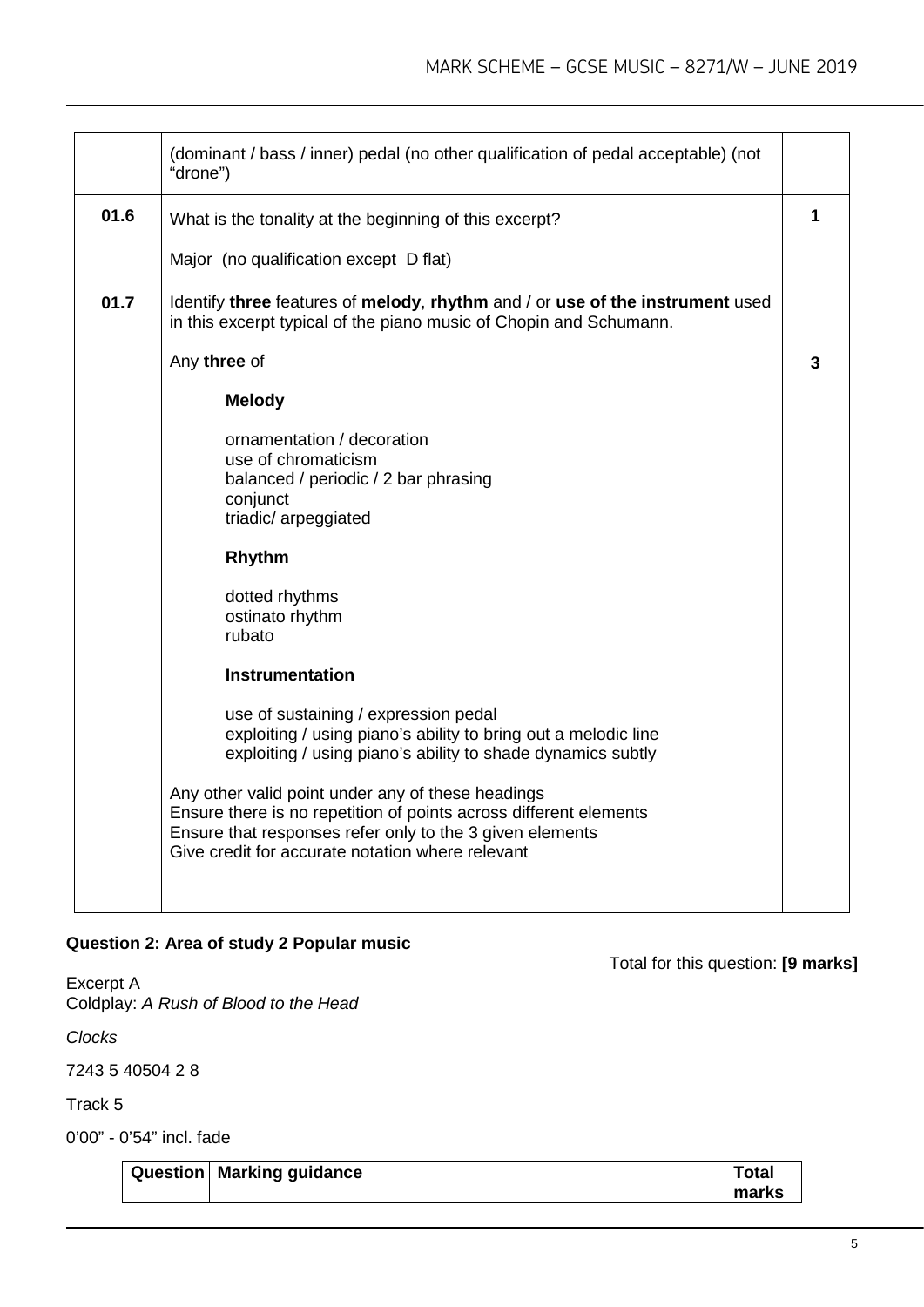| 02.1 | Which one of the following patterns best matches the opening bar<br>of this excerpt?                                                                                                          | 1            |
|------|-----------------------------------------------------------------------------------------------------------------------------------------------------------------------------------------------|--------------|
|      | В                                                                                                                                                                                             |              |
| 02.2 | Name the instrument playing the pattern in 02.1.                                                                                                                                              | 1            |
|      | Allow piano/ electric piano                                                                                                                                                                   |              |
| 02.3 | Different chords are played in bars 1, 2 and 4. The first chord is<br>major. Describe the chords played in bars 2 and 4 as 'major',<br>'minor' or 'dominant seventh'.                         | $\mathbf{2}$ |
|      | (i)<br>minor<br>(ii)<br>minor                                                                                                                                                                 |              |
| 02.4 | What happens to the dynamics when the drums enter?                                                                                                                                            | 1            |
|      | ((they) get)) louder / crescendo / cresc. / (very) loud / f/ ff                                                                                                                               |              |
| 02.5 | The bass guitar enters at the same time as the drums.<br>Describe the rhythm the bass guitar plays.                                                                                           | 1            |
|      | one of                                                                                                                                                                                        |              |
|      | repeated / continuous / constant / regular quavers<br>ostinato<br>repeat of / return to / same as opening (piano) rhythm                                                                      |              |
| 02.6 | Identify three features of metre, melody and / or texture used in<br>this excerpt typical of Pop music from the 1990s to the present.                                                         | 3            |
|      | Any three of                                                                                                                                                                                  |              |
|      | <b>Metre</b>                                                                                                                                                                                  |              |
|      | 2/4 or 4/4 or 2/2 or C or $\mathbb G$ (allow Common Time or Split<br>Common Time)                                                                                                             |              |
|      | <b>Melody</b>                                                                                                                                                                                 |              |
|      | conjunct<br>repetitive melodic ideas<br>relatively narrow melodic range<br>(mostly) syllabic setting / melody<br>balanced / periodic / 2 bar phrasing<br>allow use of broken chords/ disjunct |              |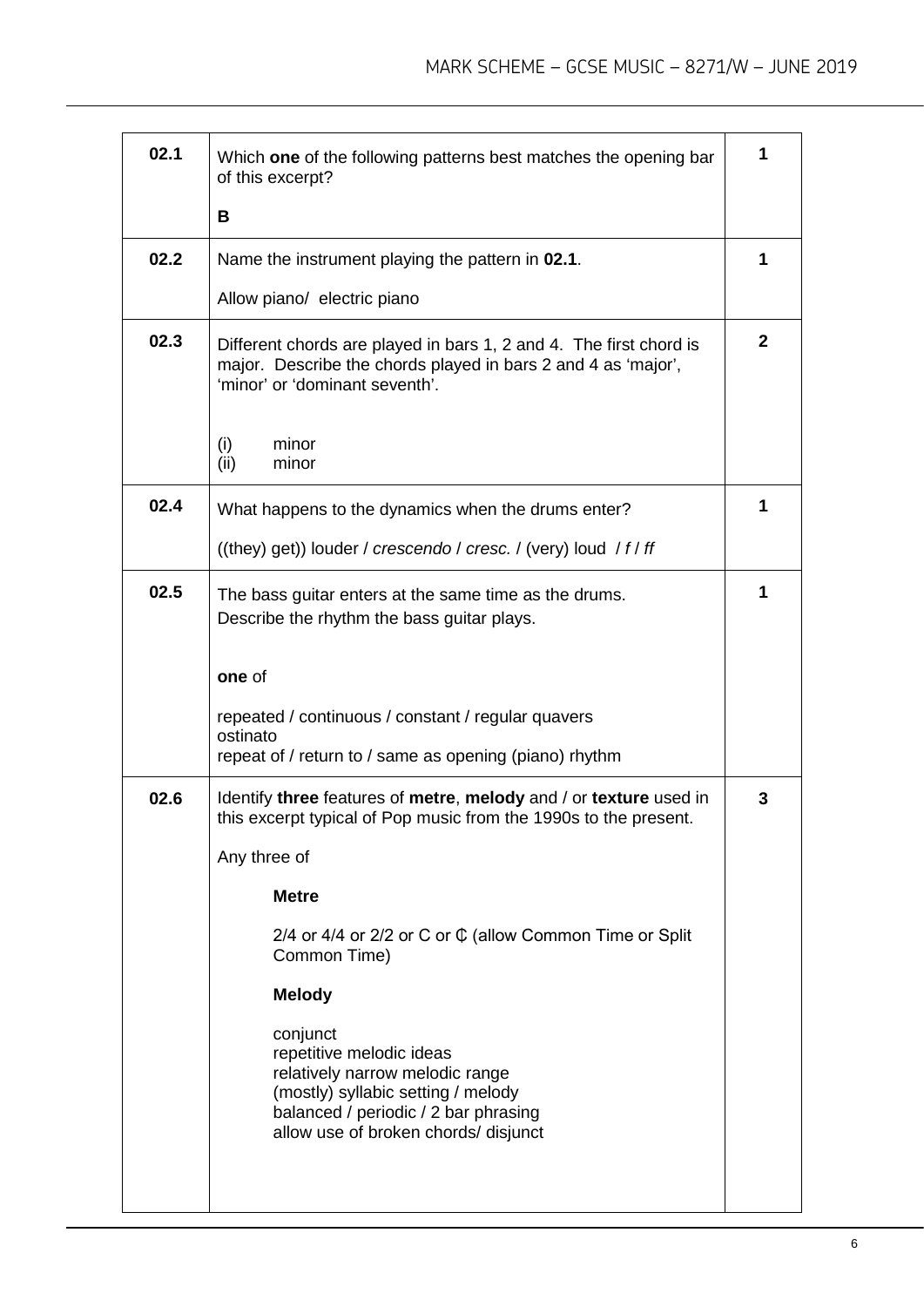| <b>Texture</b>                                                                                                                                                                                                                         |  |
|----------------------------------------------------------------------------------------------------------------------------------------------------------------------------------------------------------------------------------------|--|
| single instrument to start<br>texture increased with addition of drums / bass / guitar<br>melody and accompaniment (when voice enters)                                                                                                 |  |
| Any other valid point under any of these headings<br>Ensure there is no repetition of points across different elements<br>Ensure that responses refer only to the 3 given elements<br>Give credit for accurate notation where relevant |  |

#### **Question 3 Area of study 3: Traditional music**

Total for this question: **[8 marks]**

Excerpt A

Paul Simon: *Graceland*

*Graceland*

Sony Music 88691984122

Track 2

approx. 0'35" - 1'09" incl. fade in and fade out

| Question | <b>Marking guidance</b>                                                          | Total<br>marks |
|----------|----------------------------------------------------------------------------------|----------------|
| 03.1     | Name the chord accompanying line 3 as 'major', 'minor' or<br>'dominant seventh'. |                |
|          | minor                                                                            |                |
| 03.2     | Name the interval sung to the two syllables of "Graceland".                      |                |
|          | (major) 3rd / third - no other qualification of third acceptable                 |                |
| 03.3     | After line 7, the guitars play a short phrase.                                   |                |
|          | Which of the following melodic devices is used in the phrase?                    |                |
|          | sequence                                                                         |                |
| 03.4     | Describe the texture of this excerpt after the voice has entered.                | 1              |
|          | melody and accompaniment                                                         |                |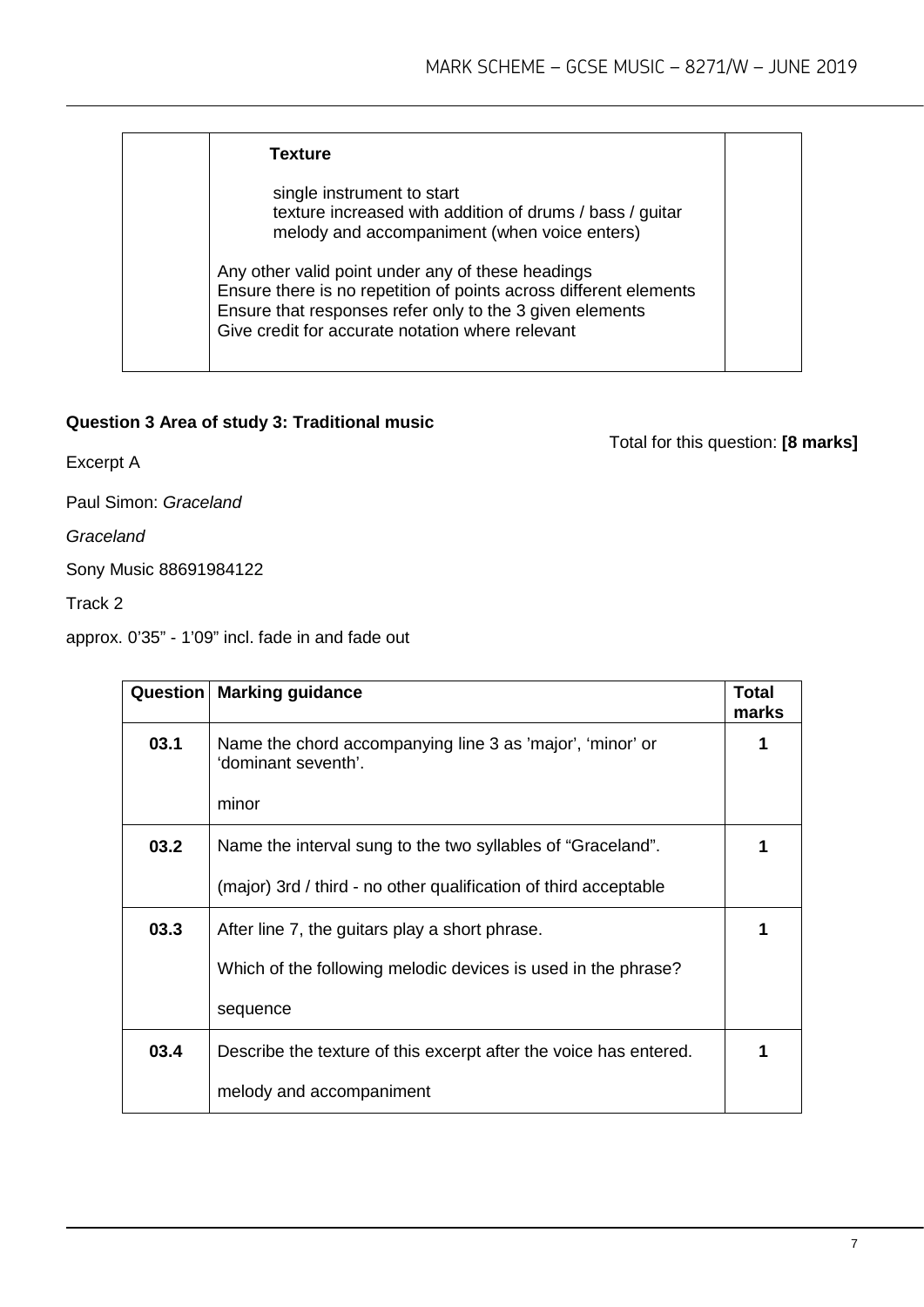#### Excerpt B

The Great Women Blues Singers - The Gold Collection

Pearl Dickson: *Little Rock Blues*

Retro R2CD 40-75

CD1 Track 6

0'00" - 0'53" incl. fade

|      | <b>Question   Marking guidance</b>                                                                                                                                                                                                        | <b>Total</b><br>marks |
|------|-------------------------------------------------------------------------------------------------------------------------------------------------------------------------------------------------------------------------------------------|-----------------------|
| 03.5 | Name the instruments playing the accompaniment.                                                                                                                                                                                           | 1                     |
|      | guitar (not lead / electric / bass)<br>allow acoustic / steel-strung<br>allow banjo (not ukulele)                                                                                                                                         |                       |
| 03.6 | Identify three features of melody, harmony and / or texture used<br>in this excerpt typical of Blues music from 1920 - 1950.                                                                                                              | 3                     |
|      | Any three of:                                                                                                                                                                                                                             |                       |
|      | <b>Melody</b>                                                                                                                                                                                                                             |                       |
|      | short phrases in guitar<br>vocal melody has A A B structure<br>(vocal melody) uses portamento<br>melody includes 'blue' notes / notes from the blues scale<br>four-bar phrases overall<br>repeated motif/ use of ostinato<br>walking bass |                       |
|      | Harmony                                                                                                                                                                                                                                   |                       |
|      | uses three chords $/$ I IV $V(7)$<br>1111/1V1V11/1V71V1V7                                                                                                                                                                                 |                       |
|      | <b>Texture</b>                                                                                                                                                                                                                            |                       |
|      | (mostly) melody and accompaniment<br>some sense of two-part                                                                                                                                                                               |                       |
|      | Any other valid point under any of these headings<br>Ensure there is no repetition of points across different elements<br>Ensure that responses refer only to the 3 given elements<br>Give credit for accurate notation where relevant    |                       |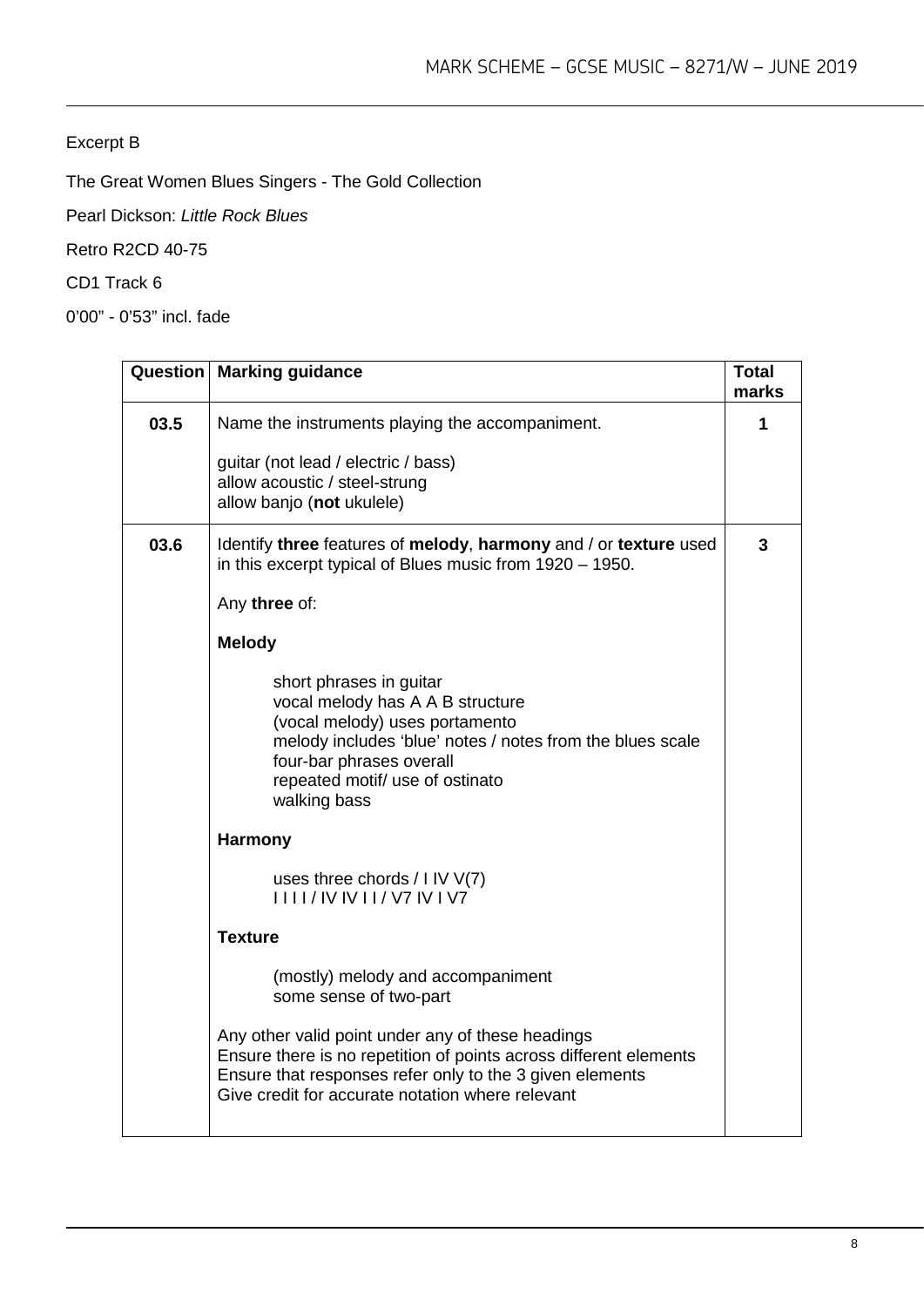#### **Question 4: Area of study 4: Western classical tradition since 1910**

Excerpt A

Total for this question: **[9 marks]**

Copland: *Fanfare for the Common Man, Appalachian Spring, etc.*

*Appalachian Spring*

Double Decca 448 261-2 CD1

Track 8

2'12.5" - 2'40" incl. fade

| Question | <b>Marking guidance</b>                                           | <b>Total</b><br>marks |
|----------|-------------------------------------------------------------------|-----------------------|
| 04.1     | Which one of the following is a feature of the melody?            |                       |
|          | anacrusis                                                         |                       |
| 04.2     | On which note of the scale does the melody begin?                 |                       |
|          | $5th$ / fifth / dominant/ G                                       |                       |
| 04.3     | Which type of instrumental group is playing in this excerpt?      | 1                     |
|          | orchestra                                                         |                       |
| 04.4     | Describe the texture of this excerpt.                             | 1                     |
|          | homophonic / harmonic / chordal                                   |                       |
| 04.5     | What is the tonality at the end of this excerpt?                  |                       |
|          | major                                                             |                       |
| 04.6     | Which one of the following best matches the form of this excerpt? |                       |
|          | $A^1BA^2C$                                                        |                       |

Excerpt B

Copland: *Fanfare for the Common Man, Appalachian Spring, etc.*

*Music for Movies: New England Countryside*

Double Decca 448 261-2 CD1

Track 12

approx. 0'17" - 0'54" incl. fade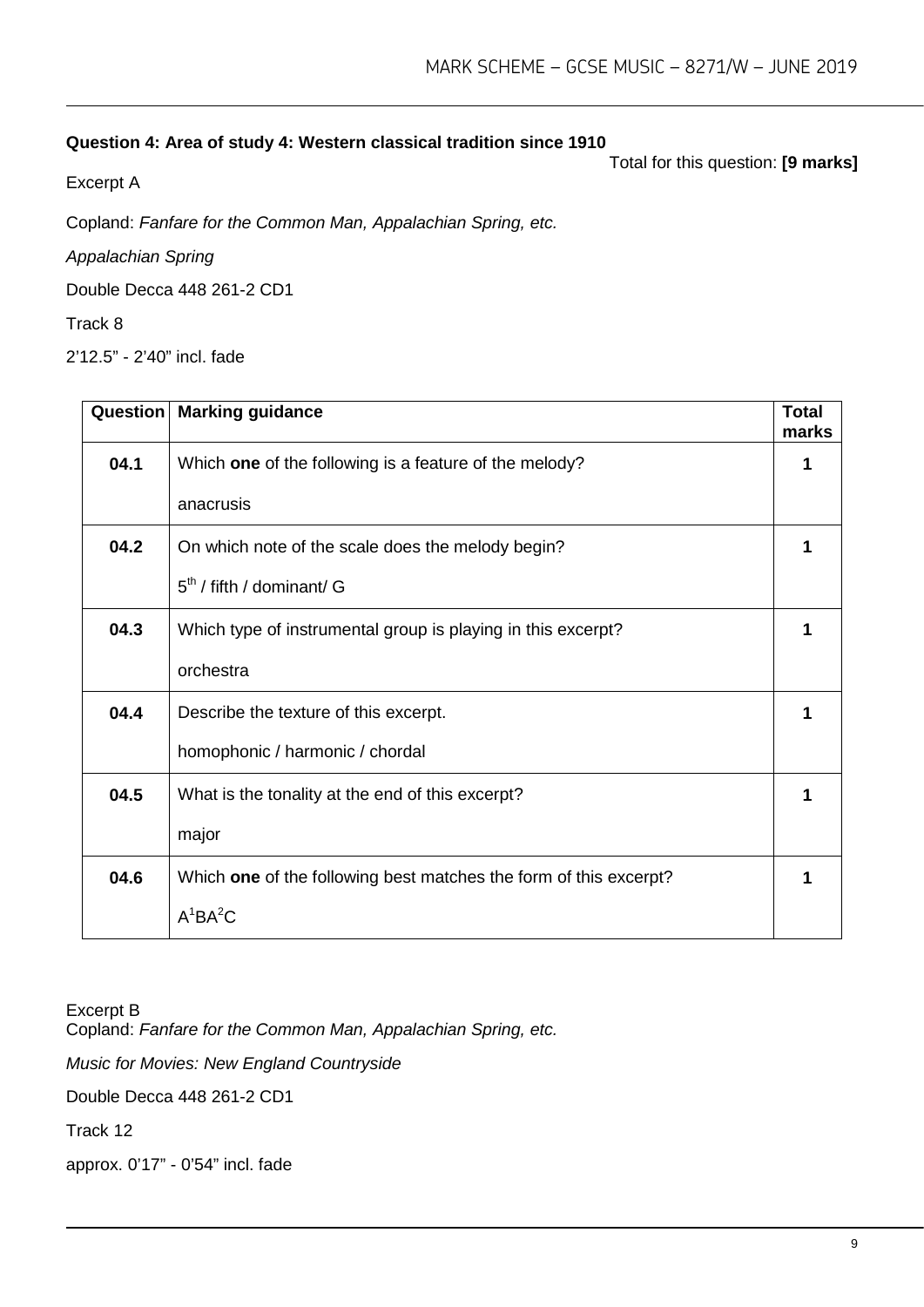|      | Question   Marking guidance                                                                                                                                                                                                            | <b>Total</b><br>marks |
|------|----------------------------------------------------------------------------------------------------------------------------------------------------------------------------------------------------------------------------------------|-----------------------|
| 04.7 | Identify three features of harmony, tonality and / or use of<br>instrumentation used in this excerpt typical of the music of<br>Copland.<br>Any three of                                                                               | 3                     |
|      | <b>Harmony</b>                                                                                                                                                                                                                         |                       |
|      | (some) use of consonant harmony<br>(some) use of dissonant harmony<br>Parallel triads/thirds                                                                                                                                           |                       |
|      | <b>Tonality</b>                                                                                                                                                                                                                        |                       |
|      | clear sense of tonality at beginning of excerpt<br>becomes less clear as excerpt progresses / other notes<br>added                                                                                                                     |                       |
|      | Use of instrumentation                                                                                                                                                                                                                 |                       |
|      | use of individual instrumental sounds / starts with horns<br>other brass instruments added / trumpets added<br>strings added to provide extra colour / depth / lower<br>pitches                                                        |                       |
|      | arco strings<br>bass drum (adds depth)                                                                                                                                                                                                 |                       |
|      | Any other valid point under any of these headings<br>Ensure there is no repetition of points across different elements<br>Ensure that responses refer only to the 3 given elements<br>Give credit for accurate notation where relevant |                       |

#### **Question 5: Area of study 1: Western classical tradition 1650–1910**

Total for this question: **[8 marks]**

Excerpt A

Mozart: Flute and Harp Concerto in C, K229

Sony 88687691002

Track 2

0'00" – c.0'32"

|      | Question   Marking guidance                                               | <b>Total</b><br>marks |
|------|---------------------------------------------------------------------------|-----------------------|
| 05.1 | Name the family of instruments heard at the beginning of this<br>excerpt. |                       |
|      | strings                                                                   |                       |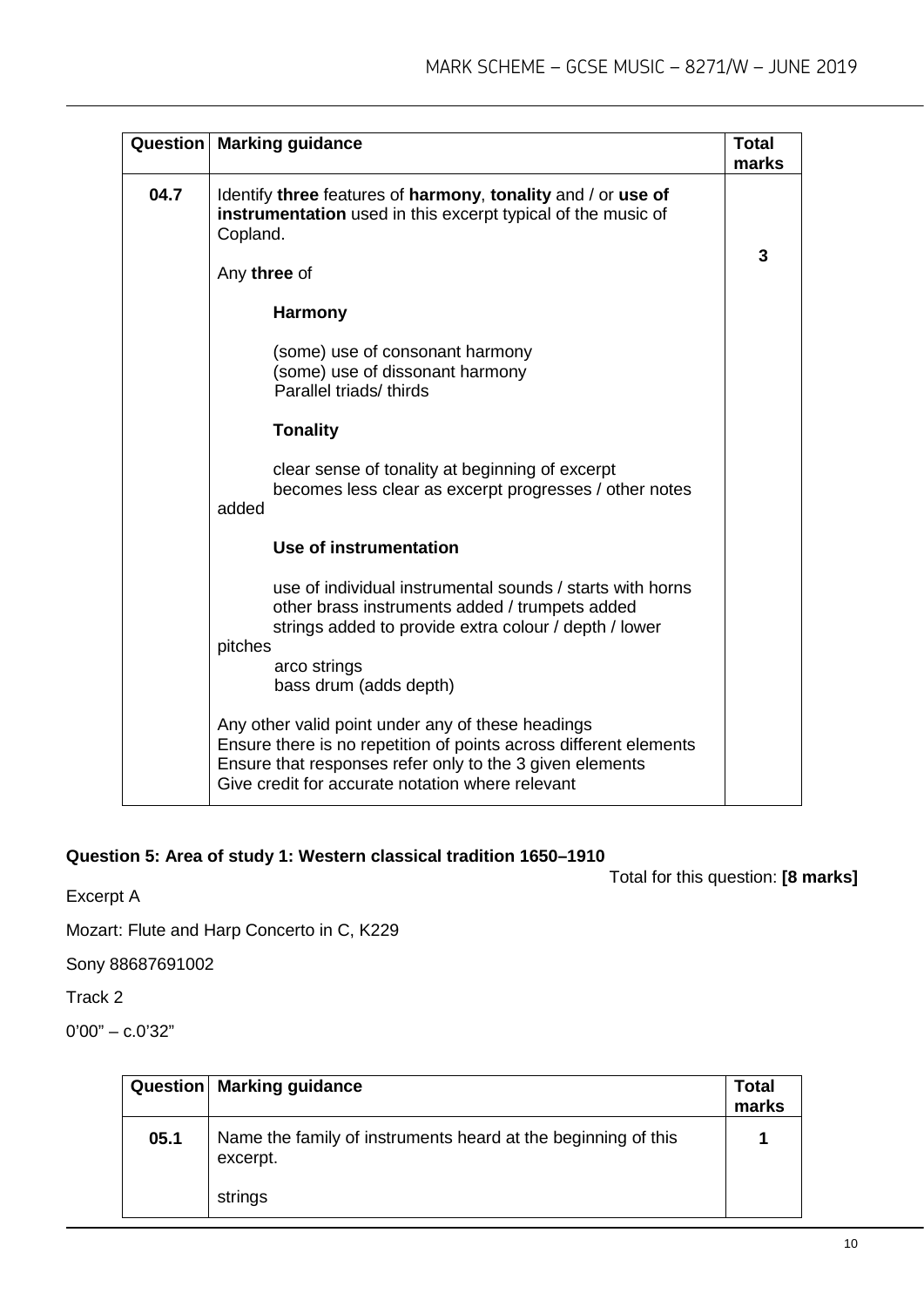| 05.2 | On the score, fill in the missing notes in <b>bars <math>6 - 7</math></b> using the given<br>rhythm.                                                                                                                                      | 5            |
|------|-------------------------------------------------------------------------------------------------------------------------------------------------------------------------------------------------------------------------------------------|--------------|
|      |                                                                                                                                                                                                                                           |              |
|      | 1 mark for each correct pitch<br>1 mark for correct shape regardless of starting note                                                                                                                                                     |              |
| 05.3 | Identify two features of harmony and / or tonality used in this<br>excerpt typical of music of the Classical period.                                                                                                                      | $\mathbf{2}$ |
|      | Any two of                                                                                                                                                                                                                                |              |
|      | <b>Harmony</b>                                                                                                                                                                                                                            |              |
|      | mostly primary chords<br>clear cadences<br>(mostly) perfect cadences<br>(some use of) sequential harmony<br>consonant/ diatonic                                                                                                           |              |
|      | <b>Tonality</b>                                                                                                                                                                                                                           |              |
|      | (major) key immediately established<br>passing modulation to B flat / subdominant / closely<br>related key<br>immediate return to tonic / home key / F major<br>major key / tonality                                                      |              |
|      | Any other valid point under either of these headings<br>Ensure there is no repetition of points across different elements<br>Ensure that responses refer only to the 2 given elements<br>Give credit for accurate notation where relevant |              |

#### **Question 6 Area of study 2: Popular music**

Excerpt A

The Kinks: *The Singles Collection*

*Days*

SMRCD024

Track 21

0'00" - 0'25" incl. fade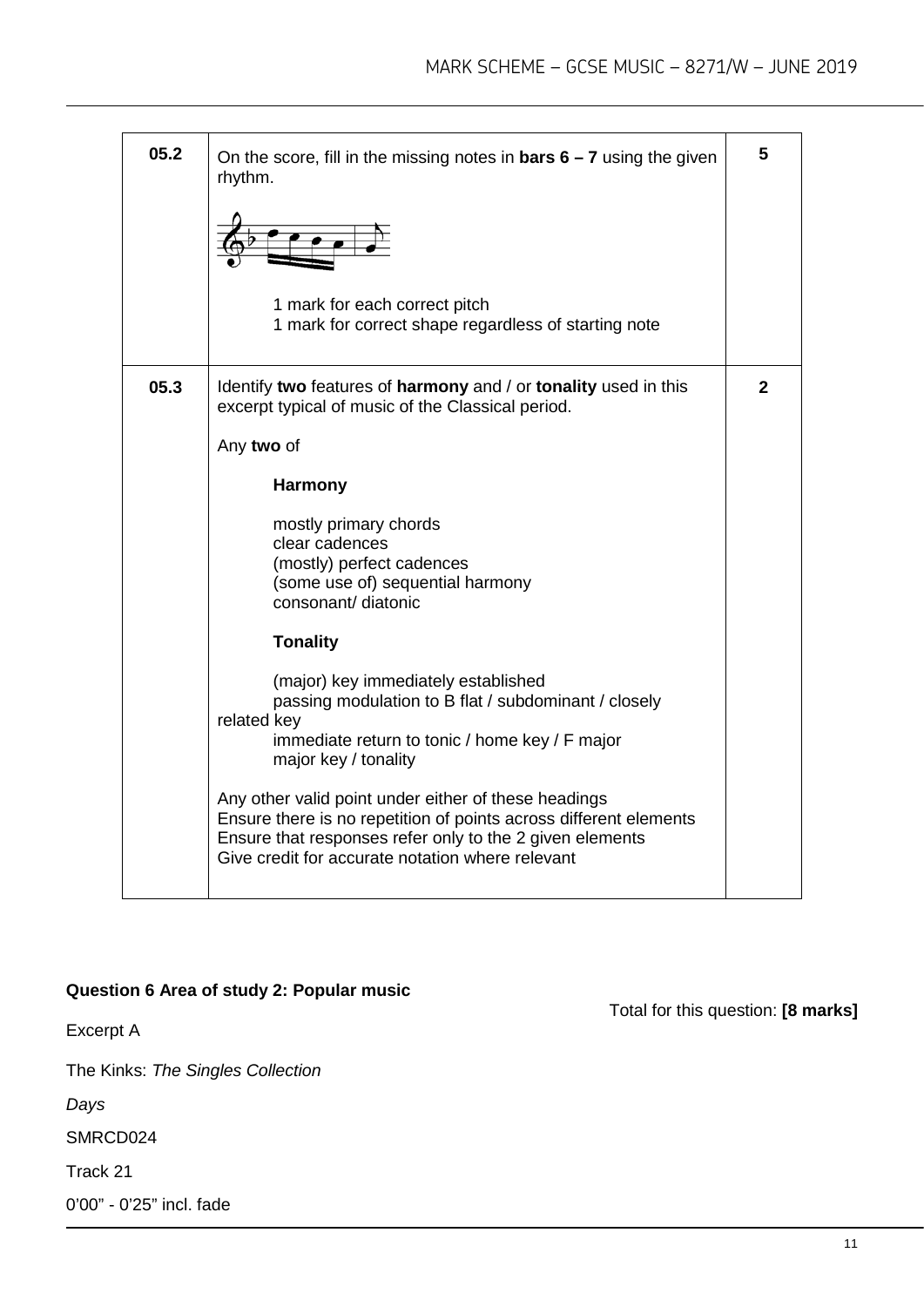|      | <b>Question   Marking guidance</b>                                                                                                                                                                                                        | <b>Total</b><br>marks |
|------|-------------------------------------------------------------------------------------------------------------------------------------------------------------------------------------------------------------------------------------------|-----------------------|
| 06.1 | The opening lyrics are "Thank you for the days".                                                                                                                                                                                          | $\mathbf{2}$          |
|      | Describe two features of the melodic movement of the music<br>sung to these lyrics.                                                                                                                                                       |                       |
|      | stepwise / scalic / conjunct<br>ascending                                                                                                                                                                                                 |                       |
| 06.2 | Identify two features of rhythm and / or texture used in this<br>excerpt typical of Rock music of the 1960s and 1970s.                                                                                                                    | $\mathbf{2}$          |
|      | Any two of                                                                                                                                                                                                                                |                       |
|      | Rhythm                                                                                                                                                                                                                                    |                       |
|      | regular rhythm<br>use of syncopation<br>snare drum / accent of the off-beat(s) / 2nd beat / 2nd and<br>4th beats / back beats                                                                                                             |                       |
|      | <b>Texture</b>                                                                                                                                                                                                                            |                       |
|      | melody and accompaniment                                                                                                                                                                                                                  |                       |
|      | Any other valid point under either of these headings<br>Ensure there is no repetition of points across different elements<br>Ensure that responses refer only to the 2 given elements<br>Give credit for accurate notation where relevant |                       |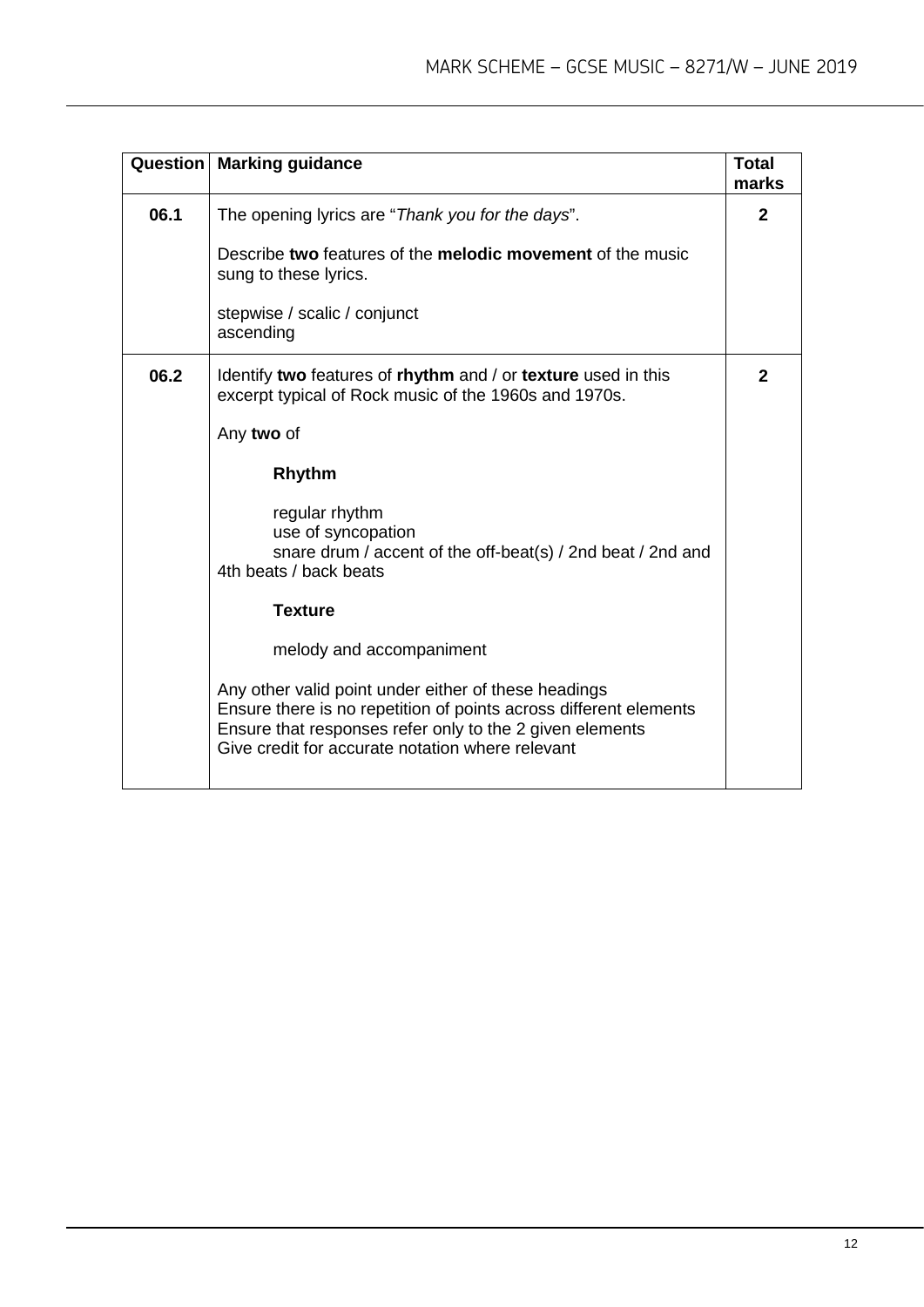#### Excerpt B

*Little Shop of Horrors*: Alan Menken & Howard Ashman

*Suddenly Seymour*

GFLD 19289

Track 9

approx. 0'37.5" - 1'20" incl. fade

| Question | <b>Marking guidance</b>                                                                                                                                      | <b>Total</b><br>marks |
|----------|--------------------------------------------------------------------------------------------------------------------------------------------------------------|-----------------------|
| 06.3     | Which one of the following patterns best matches its shape?                                                                                                  | 1                     |
|          | D                                                                                                                                                            |                       |
| 06.4     | Which two of the following can be heard in this excerpt?<br>modulation<br>pedal                                                                              | $\mathbf 2$           |
| 06.5     | Name one rhythmic feature heard in this excerpt.<br>one of<br>triplets<br>syncopation<br>cross rhythms<br>3 / three against 2 / two<br>dotted<br>scotch snap | 1                     |

#### **Question 7 Area of study 3: Traditional music**

Excerpt A

Lady Maisery: *Cycle*

*A Father's Lullaby*

RBRCD33

Track 6

Fade in from 3'20" - fade out from 4'15"

|      | Question   Marking guidance                                        | Total<br>marks |
|------|--------------------------------------------------------------------|----------------|
| 07.1 | Name the instrument playing the melody in the introduction to this |                |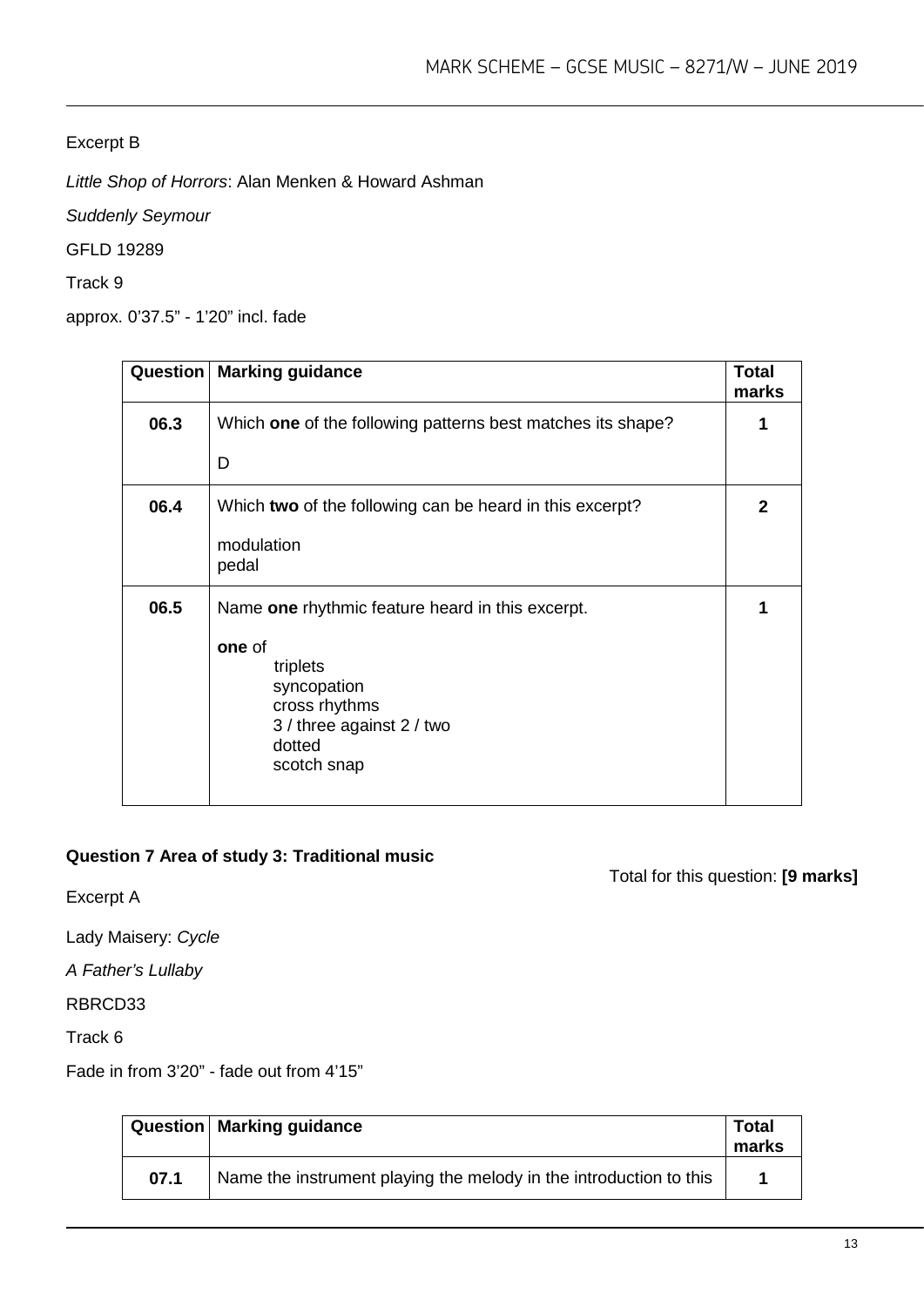|      | excerpt.                                                                                                                                                                                                                                  |              |
|------|-------------------------------------------------------------------------------------------------------------------------------------------------------------------------------------------------------------------------------------------|--------------|
|      | accordion (allow bandoneon)                                                                                                                                                                                                               |              |
| 07.2 | Which one of the following best fits the group of singers heard in<br>this excerpt?                                                                                                                                                       | 1            |
|      | <b>SSA</b>                                                                                                                                                                                                                                |              |
| 07.3 | What is the time signature of this excerpt?                                                                                                                                                                                               | 1            |
|      | 3/4 (allow 3/8 / 6/8 / 12/8)                                                                                                                                                                                                              |              |
| 07.4 | What is the tonality of this excerpt?                                                                                                                                                                                                     | 1            |
|      | modal                                                                                                                                                                                                                                     |              |
| 07.5 | Identify two features of melody and / or harmony used in this<br>excerpt typical of contemporary folk music of the British Isles.                                                                                                         | $\mathbf{2}$ |
|      | <b>Melody</b>                                                                                                                                                                                                                             |              |
|      | memorable melody<br>lot of stepwise movement<br>follows the natural inflexion of the words (at times)<br>relatively narrow range                                                                                                          |              |
|      | <b>Harmony</b>                                                                                                                                                                                                                            |              |
|      | chord sequence moves by step (for the most part) / uses<br>adjacent chords<br>(close) vocal harmonies<br>some use of dissonance                                                                                                           |              |
|      | Any other valid point under either of these headings<br>Ensure there is no repetition of points across different elements<br>Ensure that responses refer only to the 2 given elements<br>Give credit for accurate notation where relevant |              |

Excerpt B Greatest Ever Reggae

Ethiopians: *Train to Skaville*

CD3

Track 3

0'00" - 0'39" incl. fade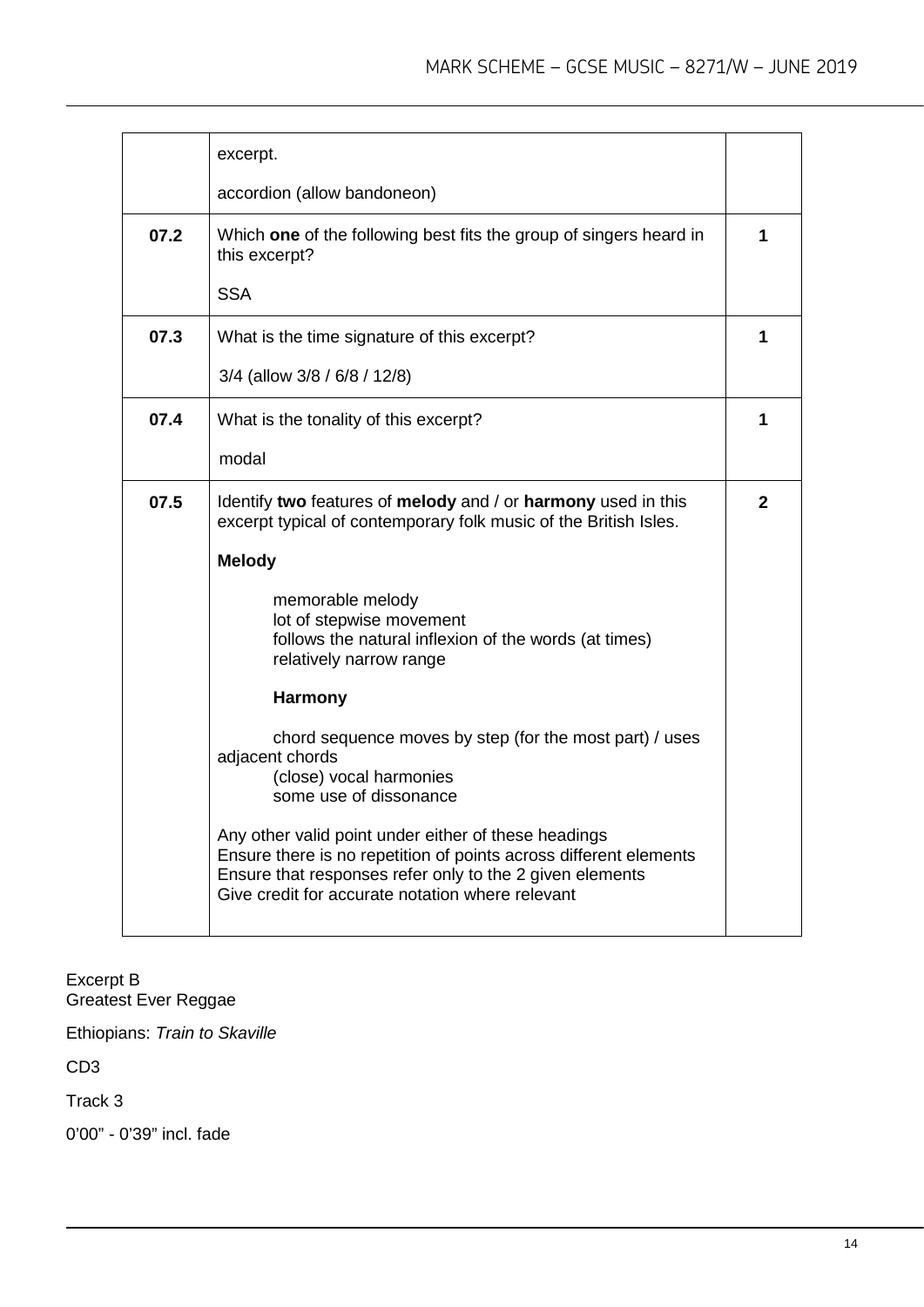| <b>Question</b> | <b>Marking guidance</b>                                                         | Total<br>marks |
|-----------------|---------------------------------------------------------------------------------|----------------|
| 07.6            | How many different chords are used in this excerpt?                             | 1              |
|                 | $2/$ two                                                                        |                |
| 07.7            | On which beat or beats of the bar are the chords played during<br>this excerpt? |                |
|                 | off-beat(s) / 2nd beat / 2nd and 4th beats / back beats                         |                |
| 07.8            | Which of the following is heard in the bass?                                    |                |
|                 | riff                                                                            |                |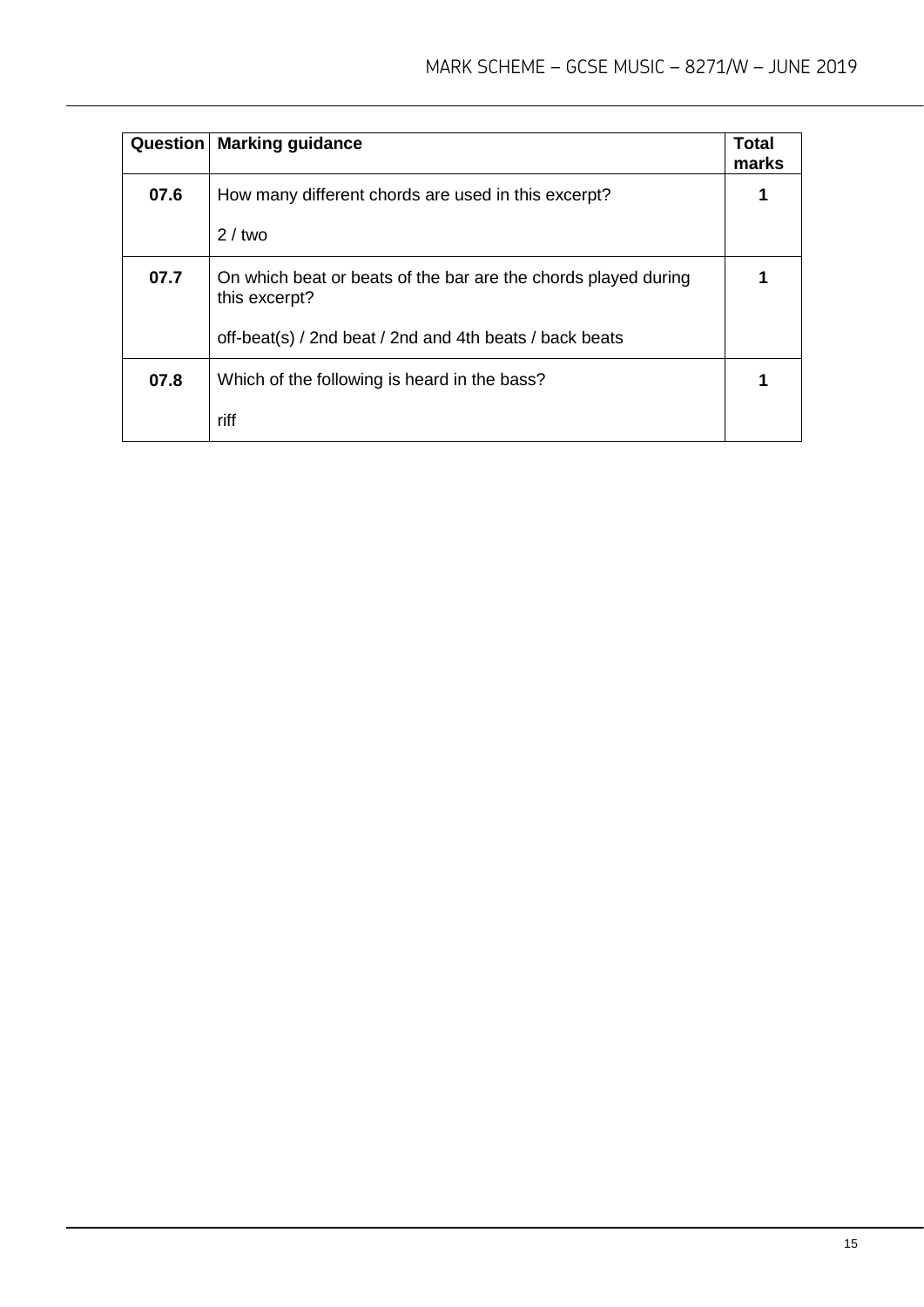### **Question 8: Area of study 4: The Western classical tradition since 1910**

Total for this question: **[8 marks]**

Excerpt A

Sir Malcolm Arnold: *Dances*

Four Scottish Dances, Op. 59: *III Allegretto*

Naxos 8.553526

Track 11

0'00" - 0'30" incl. fade

| Question | <b>Marking guidance</b>                                                                                                       | <b>Total</b><br>marks |
|----------|-------------------------------------------------------------------------------------------------------------------------------|-----------------------|
| 08.1     | Name the instrument playing the broken chords during the introduction to this<br>excerpt.                                     | 1                     |
|          | harp                                                                                                                          |                       |
| 08.2     | The melody of this excerpt is given below.                                                                                    | 3                     |
|          | The first phrase has been marked.                                                                                             |                       |
|          | Add in three more phrase marks.                                                                                               |                       |
|          | One mark for each correct phrase mark.                                                                                        |                       |
|          | 8<br>9<br>7<br>11<br>12                                                                                                       |                       |
| 08.3     | Which one of the following best matches the tempo of this excerpt?                                                            | 1                     |
|          | allegretto                                                                                                                    |                       |
| 08.4     | What happens to the dynamics in bar 9?                                                                                        | 1                     |
|          | (they get) louder / crescendo / cresc. / change from $p$ to $f$ (or similar)                                                  |                       |
| 08.5     | Identify two features of harmony and / or use of instrumentation used in<br>this excerpt typical of British music since 1910. | $\overline{2}$        |
|          | Any two of:                                                                                                                   |                       |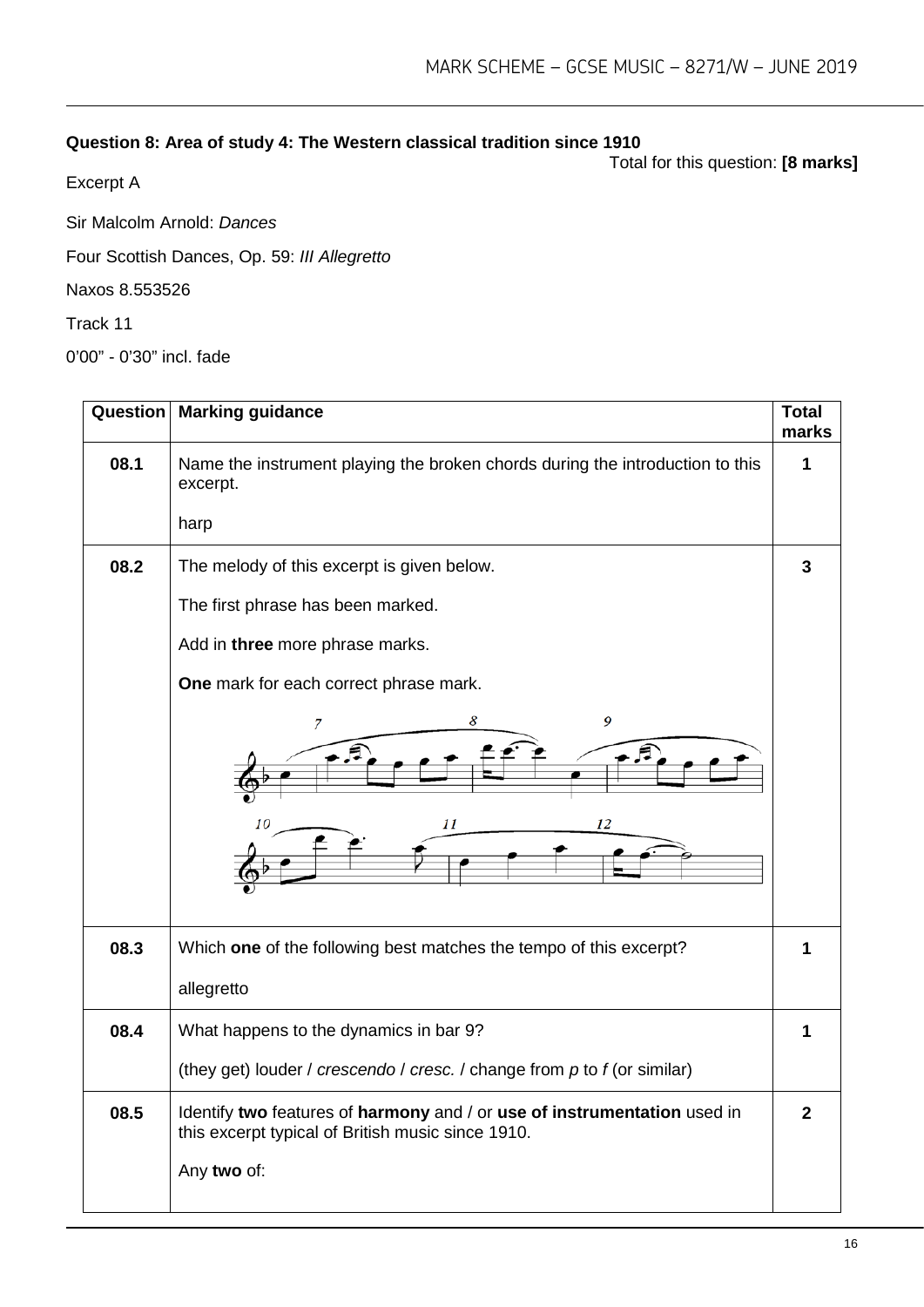| <b>Harmony</b>                                                                                                                                                                                                                            |  |
|-------------------------------------------------------------------------------------------------------------------------------------------------------------------------------------------------------------------------------------------|--|
| (largely) consonant harmony<br>use of simple triads<br>unexpected shift of harmony<br>sudden change from minor to major chord                                                                                                             |  |
| <b>Instrumentation</b>                                                                                                                                                                                                                    |  |
| use of small orchestra<br>highlighting individual instrumental timbres<br>(prominent) use of harp<br>timpani drum roll<br>flute solo                                                                                                      |  |
| Any other valid point under either of these headings<br>Ensure there is no repetition of points across different elements<br>Ensure that responses refer only to the 2 given elements<br>Give credit for accurate notation where relevant |  |

#### **Section B: Contextual understanding 30 minutes 28 marks**

#### Answer **Question 9**

|      | <b>Question   Marking guidance</b>                                                                                                                                                                                                | <b>Total</b><br>marks |
|------|-----------------------------------------------------------------------------------------------------------------------------------------------------------------------------------------------------------------------------------|-----------------------|
| 09.1 | Identify two ways in which the woodwind instruments are used in<br>the section up to the first change of key.                                                                                                                     |                       |
|      | Any two of                                                                                                                                                                                                                        | $\mathbf{2}$          |
|      | bassoons play staccato<br>bassoons play in parallel thirds<br>oboe plays (upper) pedal / sustained note<br>oboe plays (upper) dominant pedal / sustained note<br>oboe (subsequently) doubles melody line<br>Any other valid point |                       |
| 09.2 | About two-thirds of the way through this movement, there is a<br>one-bar silence.<br>Identify two reasons why the use of the key of E flat major after<br>this empty bar can be regarded as unexpected.<br>Any two of             | $\mathbf{2}$          |
|      | the music has just cadenced firmly into G major / the tonic<br>in the Classical Period, modulations were usually to the dominant,                                                                                                 |                       |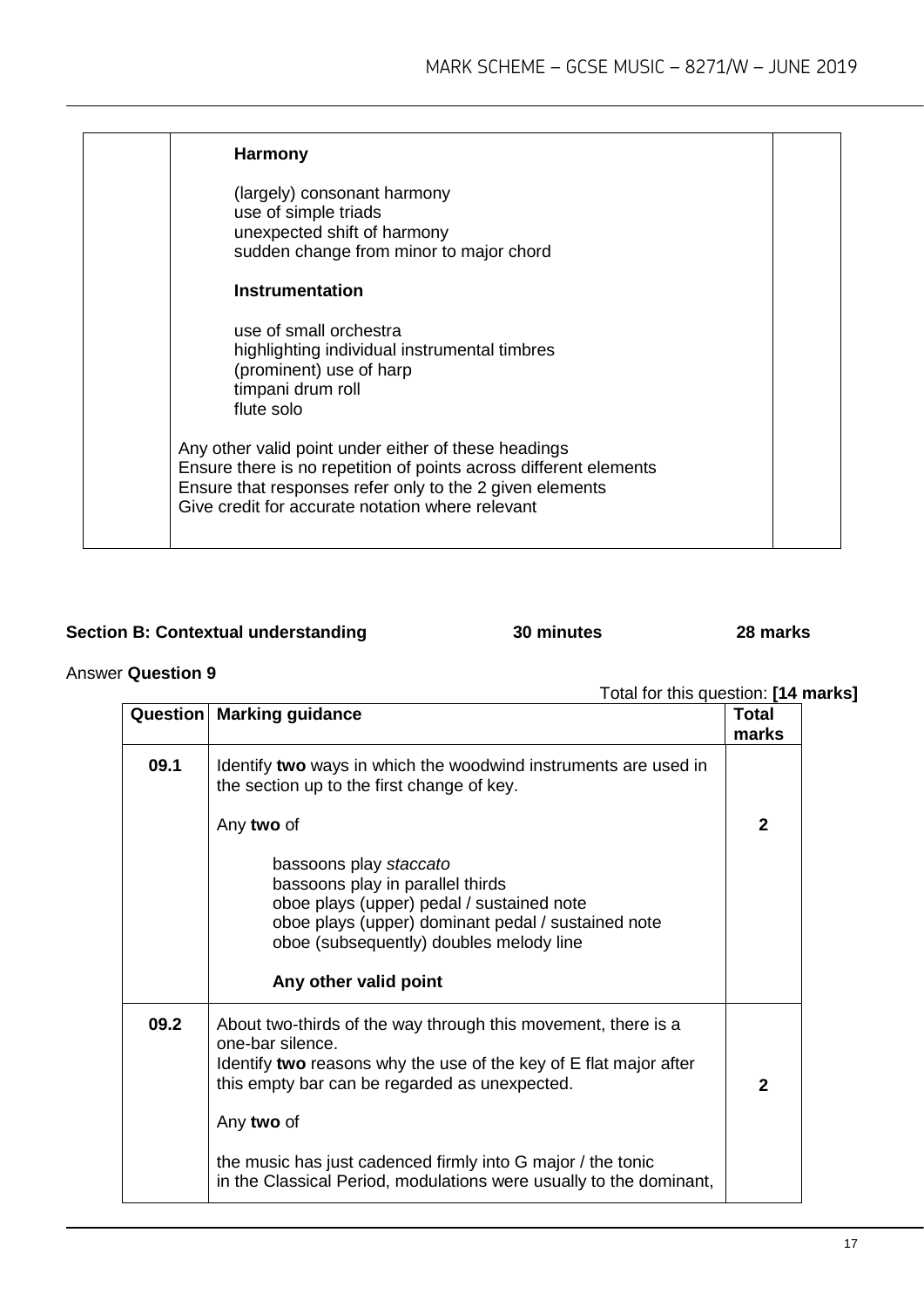|      | subdominant or relative minor<br>E flat is not a closely related key<br>E flat is the flat submediant (not often / regularly used in the<br><b>Classical Period)</b><br>Any other valid point                                                                                                                                                                                       |   |
|------|-------------------------------------------------------------------------------------------------------------------------------------------------------------------------------------------------------------------------------------------------------------------------------------------------------------------------------------------------------------------------------------|---|
| 09.3 | Identify two different ways in which the 'ticking' motif (rising and<br>falling thirds) is orchestrated.<br>Any two of<br>staccato bassoons in parallel thirds<br><i>pizzicato</i> strings in parallel thirds<br>staccato flute and bassoon in parallel motion / movement (in<br>(parallel) thirds / compound thirds / 17ths / two octaves and a<br>third)<br>Any other valid point | 2 |

|                           | <b>Question   Marking guidance</b>                                                                                         | <b>Total</b><br>marks |
|---------------------------|----------------------------------------------------------------------------------------------------------------------------|-----------------------|
| 09.4                      | Explain how Haydn has used timbre, dynamics, rhythm and / or<br>form in this second movement.                              |                       |
|                           | <b>Level 4:</b> A comprehensive response which is consistently<br>coherent and logically structured                        | $7 - 8$               |
|                           | Level 3: A wide-ranging response which is mostly coherent and<br>well structured                                           | $5-6$                 |
|                           | <b>Level 2:</b> A relevant response despite some inaccuracy/omission<br>and weaknesses in terms of coherency and structure | $3 - 4$               |
|                           | Level 1: A limited response with some significant<br>inaccuracy/omission and a lack of clarity                             | $1 - 2$               |
|                           | No work submitted or worth of credit                                                                                       | ŋ                     |
| <b>Indicative Content</b> |                                                                                                                            |                       |

Extended responses could include the following:

#### **Timbre**

strings are the dominant family violin mostly plays the melody woodwind instruments used to add individual colour / timbre woodwind used to add to the texture / harmony brass used to add to the texture / harmony use of timpani in louder sections

#### **Dynamics**

only two dynamics used contrasts *p* and *f allow ff/sfz*

#### **Rhythm**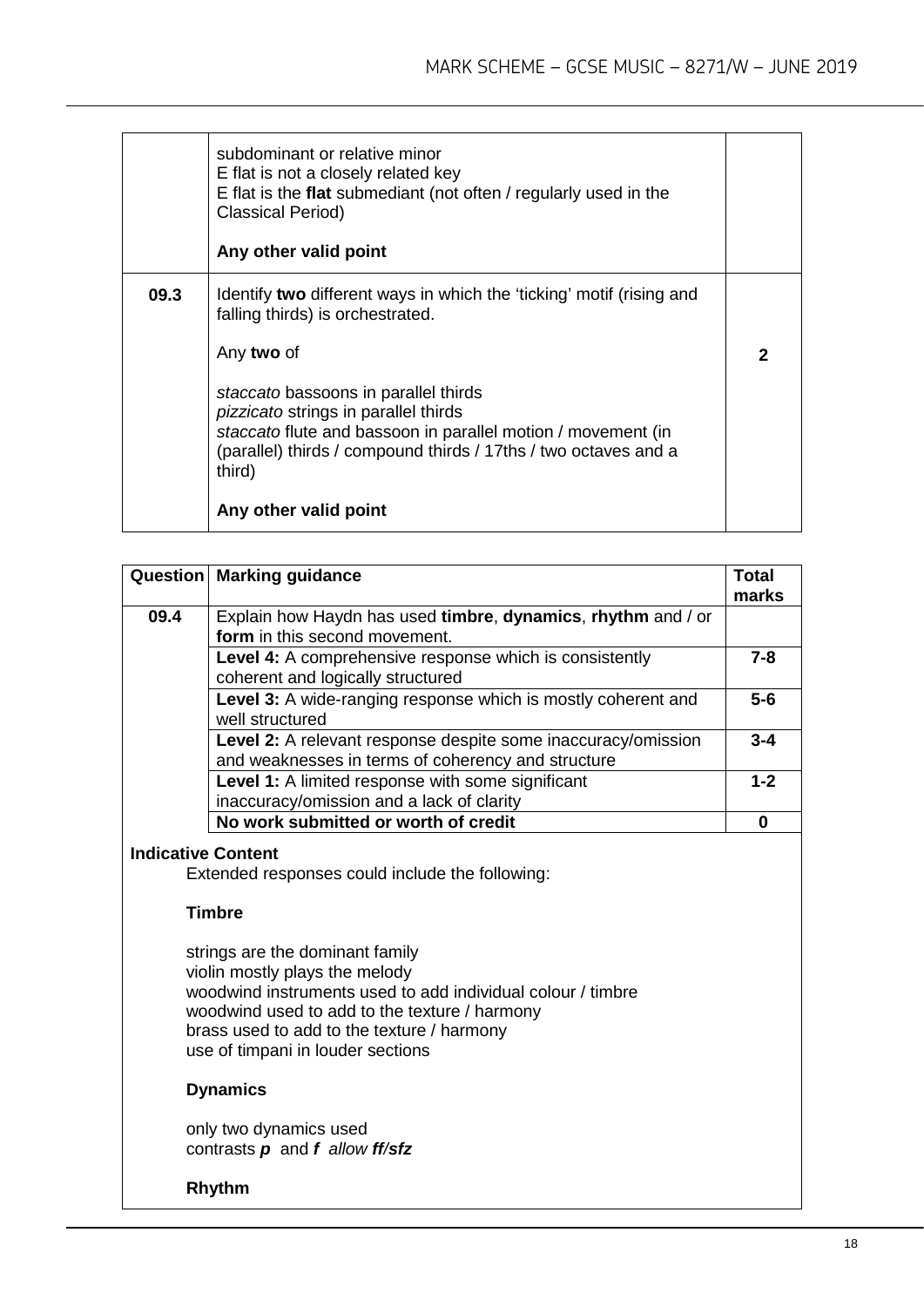(extensive) use of dotted rhythms use of a range of rhythmic values / crotchets, quavers, semiquavers and demisemiquavers use of sextuplet quavers use of tied notes to bind harmonies / sustain chords

#### **Form**

There are several interpretations of this movement's form and it is for the individual student to put forward the case of their own approach:

#### **Ternary Form**

In this perception of its form, the G minor section is the contrasting middle section, preceded by the A section and followed by the varied A section.

#### **Rondo Form**

Main theme is the opening one, returning after various episodes (will need elaboration)

#### **Variations Form**

Main theme, as heard at the beginning, is in two sections, each being subject to variation as the movement progresses (will need elaboration)

#### **Any other valid point**

#### Answer **Question 10**

|      | <b>TOTAL TOL THIS QUESTION. 114 II</b><br><b>Question   Marking guidance</b>                                                                                                                                                                                                                                                                                                                                      | <b>Total</b><br>marks |
|------|-------------------------------------------------------------------------------------------------------------------------------------------------------------------------------------------------------------------------------------------------------------------------------------------------------------------------------------------------------------------------------------------------------------------|-----------------------|
| 10.1 | Identify two rhythmic features of the instrumental section in Within<br>You, Without You.<br>Any two of<br>tala-like<br>(part of the) music written in 5/4<br>use of one-bar ostinato pattern (in tabla)<br>use of one-bar ostinato pattern (in strings)<br>use of longer / more than one-bar repetitive rhythmic<br>patterns in violin / sitar<br>syncopation<br>rhythmically irregular<br>Any other valid point | $\mathbf{2}$          |
| 10.2 | Identify two recording techniques used in Within You, Without<br>You.                                                                                                                                                                                                                                                                                                                                             | $\mathbf{2}$          |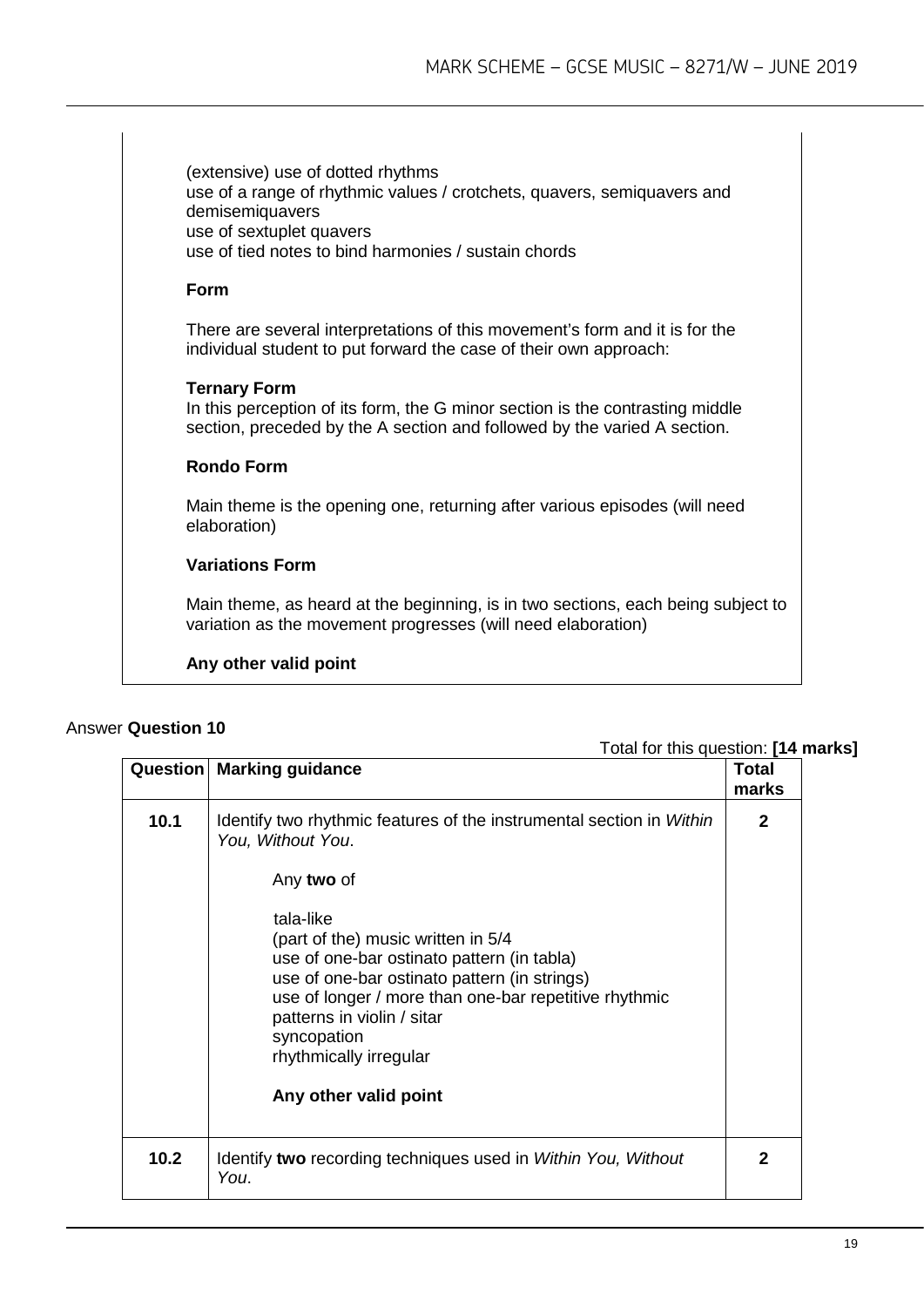| Any two of<br>layering<br>close-micing<br>SI / signal processing<br>over-dubbing<br>reduction mixing<br>drop-ins<br>panning / stereo separation<br><b>ADT</b><br>Any other valid point                                                                                                                                                                                                                                                                                                                                          |                       |
|---------------------------------------------------------------------------------------------------------------------------------------------------------------------------------------------------------------------------------------------------------------------------------------------------------------------------------------------------------------------------------------------------------------------------------------------------------------------------------------------------------------------------------|-----------------------|
| In With a Little Help from my Friends, identify two features of the<br>bridge section, beginning Do you need anybody?, which contrast<br>with the musical ideas of the verse and chorus.<br>Any two of<br>2 new chords $C#m(1)$ F#(1)<br>major to minor key change / change of tonality / move to<br>$C#$ minor<br>higher pitch for these words (compared with verse and<br>chorus)<br>(marked) contrast of pitch (between question and answer)<br>use of three chords descending by step / use of F# E D<br>longer note values | $\mathbf{2}$          |
|                                                                                                                                                                                                                                                                                                                                                                                                                                                                                                                                 | Any other valid point |

| Question | <b>Marking guidance</b>                                                                                                    | Total<br>marks |
|----------|----------------------------------------------------------------------------------------------------------------------------|----------------|
| 10.4     | Explain how The Beatles used rhythm, metre, melody and / or<br>timbre in Lucy in the Sky with Diamonds.                    |                |
|          | <b>Level 4:</b> A comprehensive response which is consistently<br>coherent and logically structured                        | 7–8            |
|          | Level 3: A wide-ranging response which is mostly coherent and<br>well structured                                           | $5 - 6$        |
|          | <b>Level 2:</b> A relevant response despite some inaccuracy/omission<br>and weaknesses in terms of coherency and structure | $3 - 4$        |
|          | <b>Level 1:</b> A limited response with some significant<br>inaccuracy/omission and a lack of clarity                      | $1 - 2$        |
|          | No work submitted or worthy of credit.                                                                                     | 0              |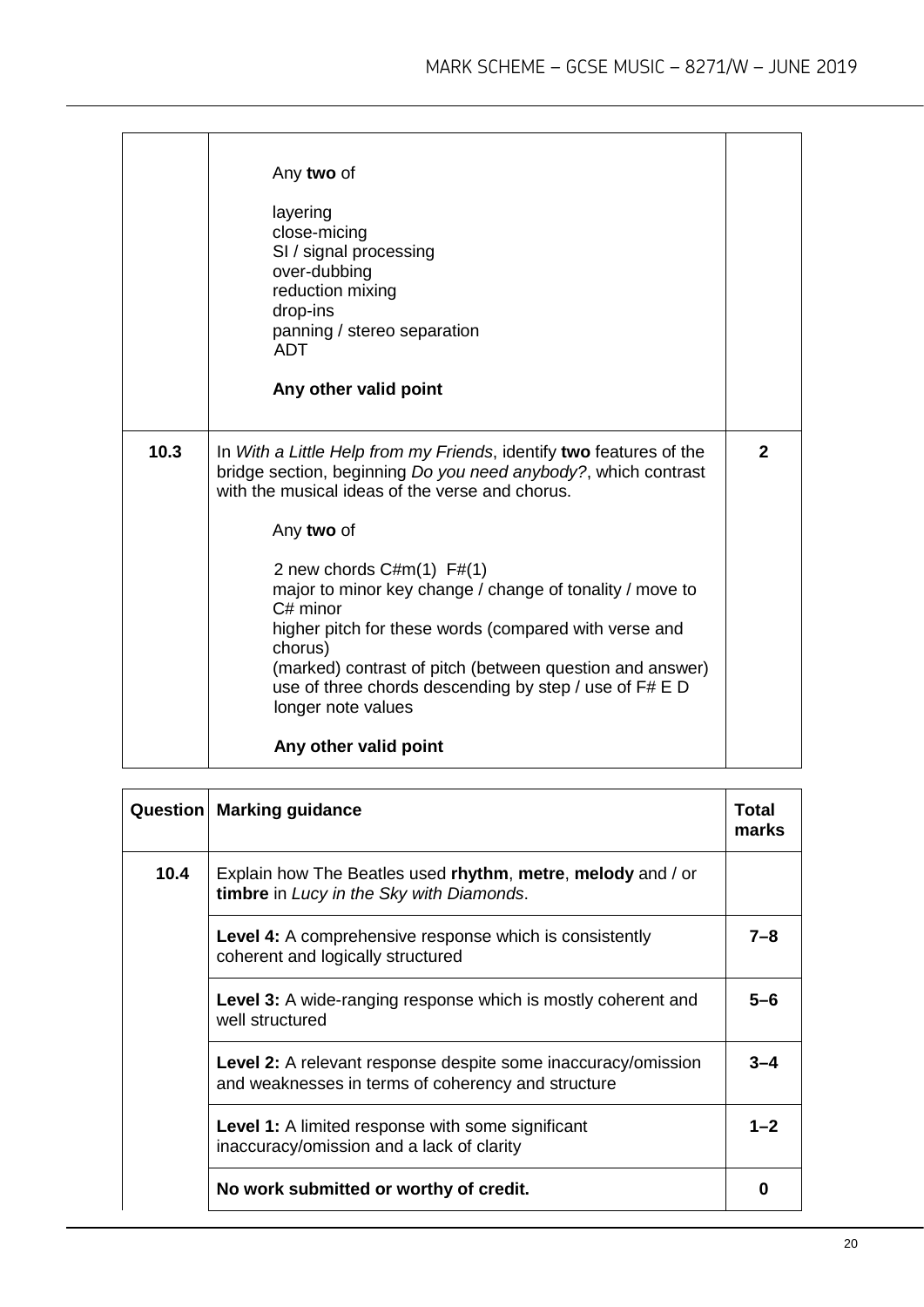|        | Extended responses could include the following:                                                                                                                                                                                                                                                       |
|--------|-------------------------------------------------------------------------------------------------------------------------------------------------------------------------------------------------------------------------------------------------------------------------------------------------------|
| Rhythm |                                                                                                                                                                                                                                                                                                       |
|        | verse tempo is Moderato / Allegretto / Quite fast<br>Introduction played in straight crotchets (with occasional quavers)<br>verse melody mainly in crotchets (in first section)<br>chorus seems to be at a faster tempo<br>chorus (crotchet) pulse is slower than in intro<br>syncopation (in chorus) |
|        | Metre                                                                                                                                                                                                                                                                                                 |
|        | song (mostly) in 3/4<br>chorus in 4/4                                                                                                                                                                                                                                                                 |
|        | <b>Melody</b>                                                                                                                                                                                                                                                                                         |
|        | verse melody largely repeats three-note pattern: C# B A<br>chorus melody descends through minor seventh / G to A<br>chorus based on two-bar phrases<br>first chorus phrase sung three times<br>use of repeated notes (Ds in melody) (when key changes to B flat major)                                |
|        | <b>Timbre</b>                                                                                                                                                                                                                                                                                         |
|        | double-tracked vocal<br>harmony vocal<br>lead guitar<br>acoustic guitar<br>bass guitar<br>piano<br>Lowrey organ (Celesta-type sound)<br>maracas<br>tambura / tamboura<br>drum kit                                                                                                                     |
|        | Any other valid point                                                                                                                                                                                                                                                                                 |
|        |                                                                                                                                                                                                                                                                                                       |

#### Answer **Question 11**

| Question | <b>Marking guidance</b>                           | <b>Total</b><br>marks |
|----------|---------------------------------------------------|-----------------------|
| 11.1     | Identify two melodic features of Love of My Life. | $\mathbf 2$           |
|          | Any two of                                        |                       |
|          | anacrusis<br>glissando                            |                       |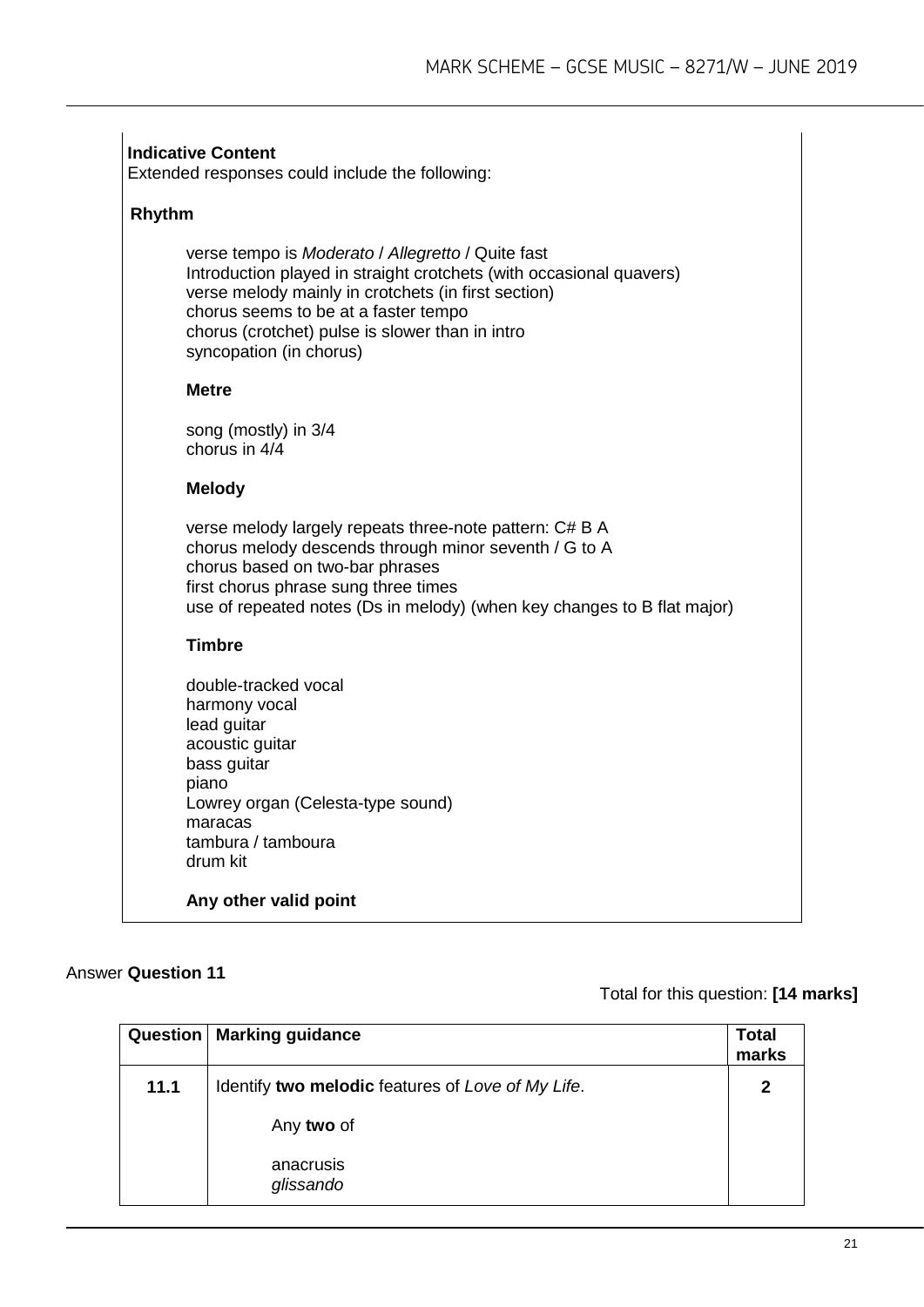|      | guitar improvisation<br>wide contrast of pitch (in guitar solo section)<br>pitch bends(in guitar solo section)<br>rapid repetition of notes (in guitar solo section)<br>Any other valid point                    |              |
|------|------------------------------------------------------------------------------------------------------------------------------------------------------------------------------------------------------------------|--------------|
|      |                                                                                                                                                                                                                  |              |
| 11.2 | Identify two features of Latin-American music used in Migra.                                                                                                                                                     |              |
|      | Any two of                                                                                                                                                                                                       | $\mathbf{2}$ |
|      | syncopation / off-beat<br>Bo Diddley beat / clave rhythm / son clave rhythm<br>(use of) horn section<br>(use of) glissando<br>(use of) accordion<br>trumpets play the melody<br>trumpets play in parallel thirds |              |
|      | Any other valid point                                                                                                                                                                                            |              |
| 11.3 | Identify two guitar effects used by Santana in Migra.                                                                                                                                                            | $\mathbf{2}$ |
|      | Any two of                                                                                                                                                                                                       |              |
|      | cry baby / wah wah<br>pitch bend                                                                                                                                                                                 |              |
|      | glissando                                                                                                                                                                                                        |              |
|      | vibrato                                                                                                                                                                                                          |              |
|      | distortion                                                                                                                                                                                                       |              |
|      | Any other valid point                                                                                                                                                                                            |              |

|                           | <b>Question Marking guidance</b>                                                                                       | <b>Total</b> |
|---------------------------|------------------------------------------------------------------------------------------------------------------------|--------------|
|                           |                                                                                                                        | marks        |
| 11.4                      | Explain how Santana used rhythm, melody, timbre and / or<br>structure in Smooth.                                       |              |
|                           | Level 4: A comprehensive response which is consistently<br>coherent and logically structured                           | $7 - 8$      |
|                           | Level 3: A wide-ranging response which is mostly coherent<br>and well structured                                       | 5-6          |
|                           | Level 2: A relevant response despite some<br>inaccuracy/omission and weaknesses in terms of coherency<br>and structure | $3 - 4$      |
|                           | Level 1: A limited response with some significant<br>inaccuracy/omission and a lack of clarity                         | $1 - 2$      |
|                           | No work submitted or worthy of credit.                                                                                 | O            |
| <b>Indicative Content</b> | Extended responses could include the following:                                                                        |              |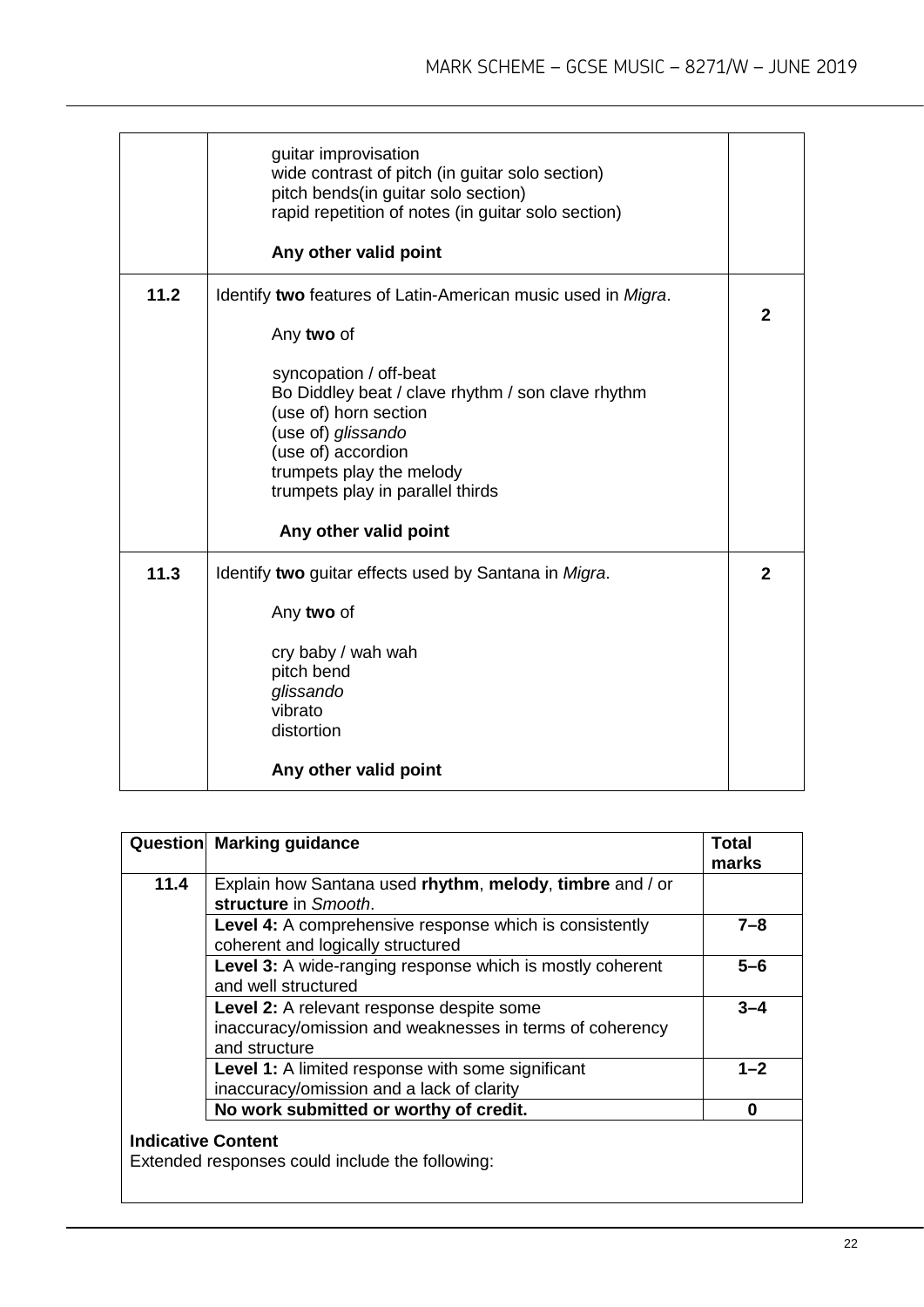#### **Rhythm**

*Bossa nova* rhythm elements of *Cha Cha* rhythm use of syncopation use of short 'stab' chords drum kit / percussion fills

#### **Melody**

syncopated riffs verse melody covers quite a restricted range (mostly A up to E) use of improvised responses to vocal melody addition of countermelodies

#### **Timbre**

| (male) vocals                       |
|-------------------------------------|
| guitar                              |
| percussion:                         |
| congas / guiro / timbales / cowbell |
| trumpets / trombones / horn section |
| trumpet players use 'lip trill'     |
| use of guitar 'vibrato'             |
| rapid guitar tremolo                |
| Hammond organ                       |

#### **Structure**

Intro - Verse 1 - Bridge - Chorus (followed by intro riff) - Verse 2 - Bridge - Chorus (with additional bar) - Guitar solo (based on intro riff) - Chorus - Long outro based on intro riff – fade to end / Intro Verse (2) Chorus (3) Bridge (2) Guitar solo Outro

**Any other valid point**

#### Answer **Question 12**

| Question | <b>Marking guidance</b>                                                                                                             | Total<br>marks |
|----------|-------------------------------------------------------------------------------------------------------------------------------------|----------------|
| 12.1     | Identify the two different key signatures used by the strings in<br>Saturday Night Waltz.<br>E flat major<br>(i)<br>(ii)<br>E major | 2              |
| 12.2     | The second main melody in Hoedown is played first by the<br>trumpets. Identify two ways in which it is accompanied.<br>Any two of   |                |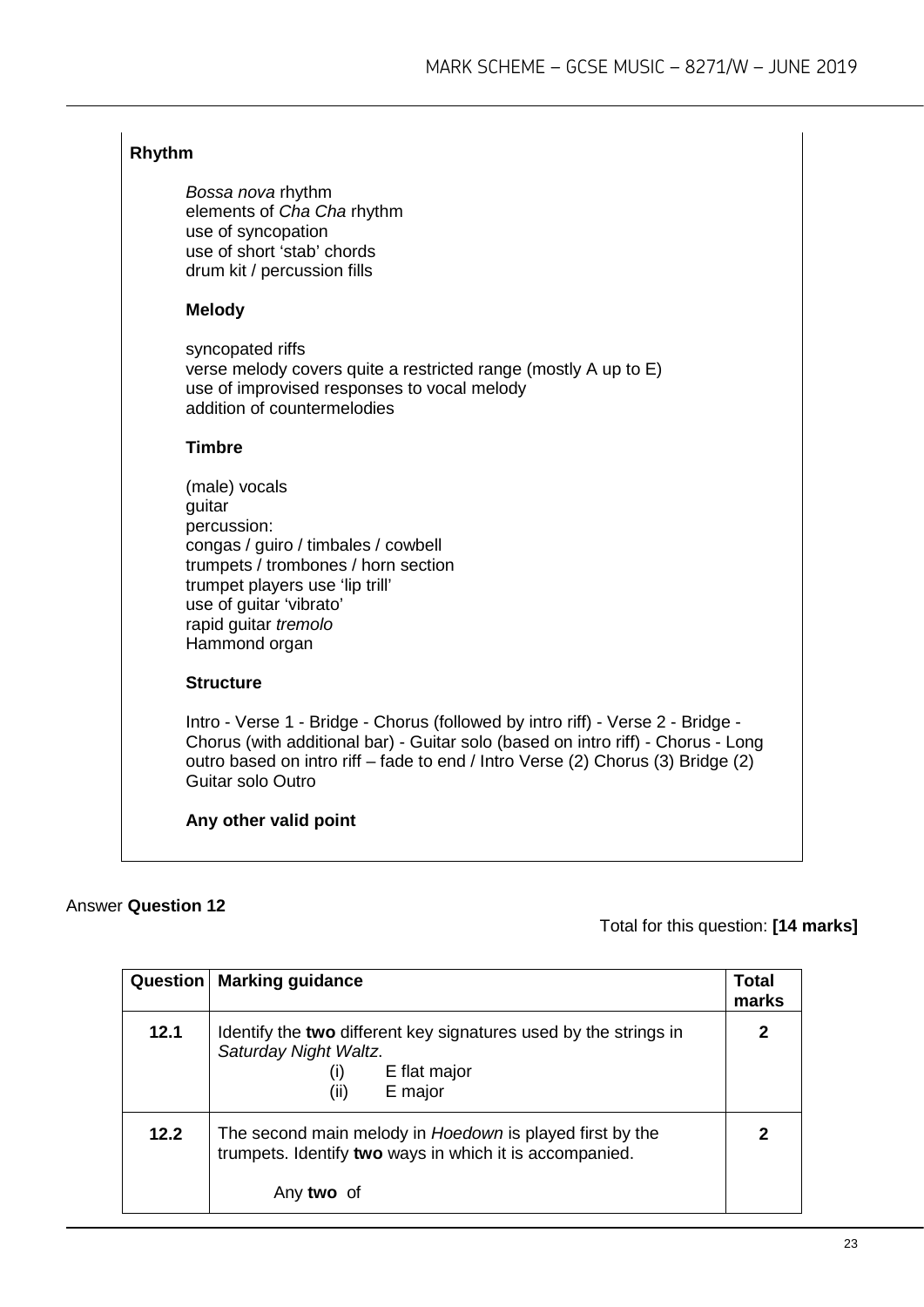|      | use of <i>pizzicato</i> in strings<br>side drum plays rim shot<br>side drum plays on second quaver / off-beat<br>bassoons, trombones and tuba add to accompaniment<br>(additional marks for precise detail)<br>detached rhythms in accompaniment<br>Any other valid point                                                                                                                                                      |              |
|------|--------------------------------------------------------------------------------------------------------------------------------------------------------------------------------------------------------------------------------------------------------------------------------------------------------------------------------------------------------------------------------------------------------------------------------|--------------|
| 12.3 | Part way through <i>Hoedown</i> , there is a short silence for the whole<br>orchestra.<br>Identify two ways in which the music which follows this<br>gives the effect of the dancers tiring and coming to rest.<br>Any two of<br>use of <i>rubato</i><br>gradual semiquaver descent<br>slowing down / rit. molto<br>reduction in dynamics<br>smaller group of instruments used<br>pause on final note<br>Any other valid point | $\mathbf{2}$ |

| Question                                         | <b>Marking guidance</b>                                                                                             | <b>Total</b><br>marks |
|--------------------------------------------------|---------------------------------------------------------------------------------------------------------------------|-----------------------|
| 12.4                                             | Explain how Copland used articulation, rhythm, metre and / or<br>timbre in Saturday Night Waltz.                    |                       |
|                                                  | Level 4: A comprehensive response which is consistently<br>coherent and logically structured                        | $7 - 8$               |
|                                                  | Level 3: A wide-ranging response which is mostly coherent and<br>well structured                                    | $5 - 6$               |
|                                                  | Level 2: A relevant response despite some inaccuracy/omission<br>and weaknesses in terms of coherency and structure | $3 - 4$               |
|                                                  | Level 1: A limited response with some significant<br>inaccuracy/omission and a lack of clarity                      | $1 - 2$               |
|                                                  | No work submitted or worthy of credit.                                                                              | $\bf{0}$              |
| <b>Indicative Content</b><br><b>Articulation</b> | Extended responses could include the following:                                                                     |                       |
|                                                  | accented intro<br>(generally) legato<br>(use of) staccato within (main) melody                                      |                       |
| <b>Rhythm</b>                                    |                                                                                                                     |                       |